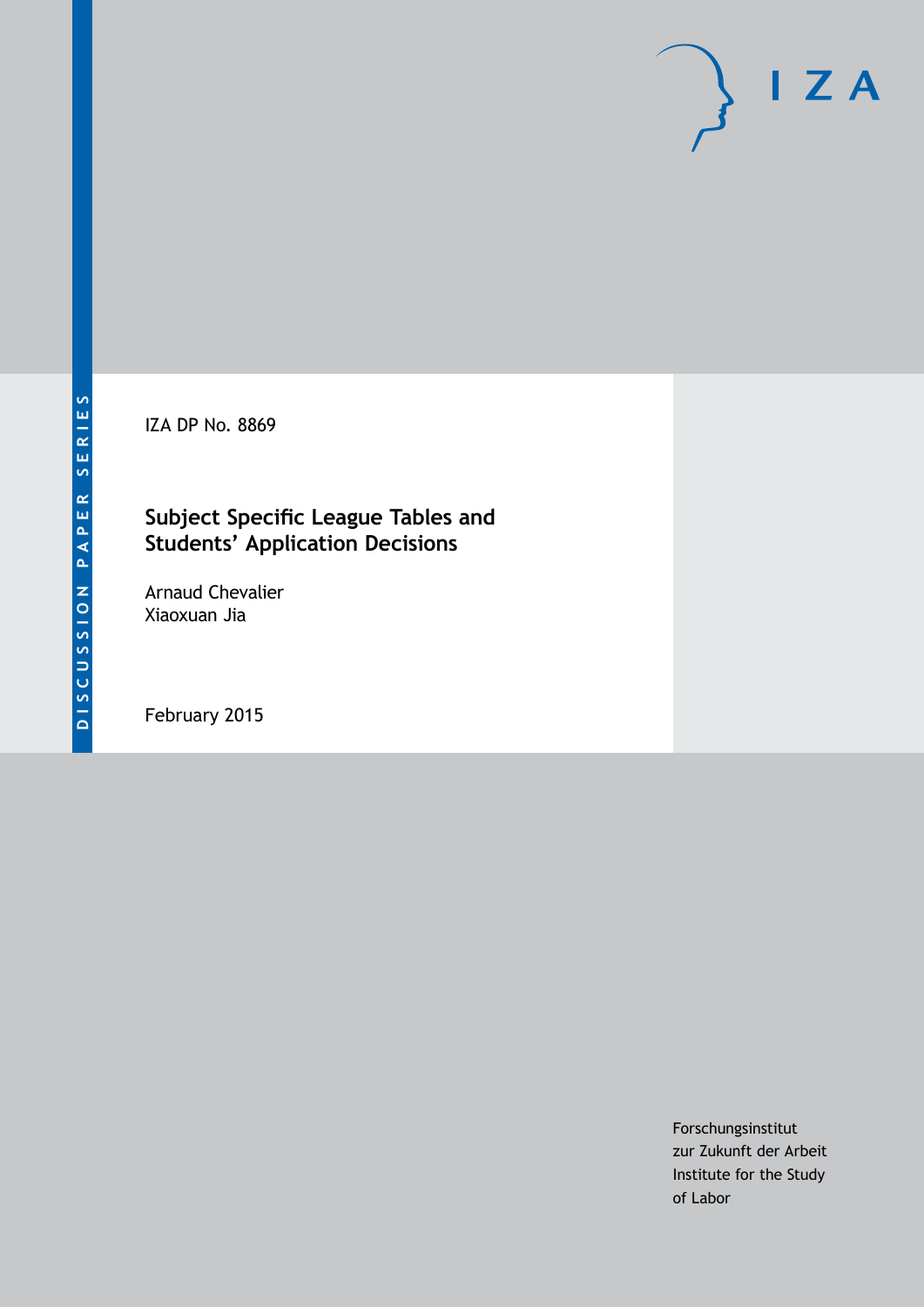# **Subject Specific League Tables and Students' Application Decisions**

## **Arnaud Chevalier**

*IZA, Royal Holloway, University of London, Geary, ROA and SFI*

## **Xiaoxuan Jia**

*Anglia Ruskin University and Royal Holloway, University of London*

Discussion Paper No. 8869 February 2015

IZA

P.O. Box 7240 53072 Bonn Germany

Phone: +49-228-3894-0 Fax: +49-228-3894-180 E-mail: [iza@iza.org](mailto:iza@iza.org)

Any opinions expressed here are those of the author(s) and not those of IZA. Research published in this series may include views on policy, but the institute itself takes no institutional policy positions. The IZA research network is committed to the IZA Guiding Principles of Research Integrity.

The Institute for the Study of Labor (IZA) in Bonn is a local and virtual international research center and a place of communication between science, politics and business. IZA is an independent nonprofit organization supported by Deutsche Post Foundation. The center is associated with the University of Bonn and offers a stimulating research environment through its international network, workshops and conferences, data service, project support, research visits and doctoral program. IZA engages in (i) original and internationally competitive research in all fields of labor economics, (ii) development of policy concepts, and (iii) dissemination of research results and concepts to the interested public.

<span id="page-1-0"></span>IZA Discussion Papers often represent preliminary work and are circulated to encourage discussion. Citation of such a paper should account for its provisional character. A revised version may be available directly from the author.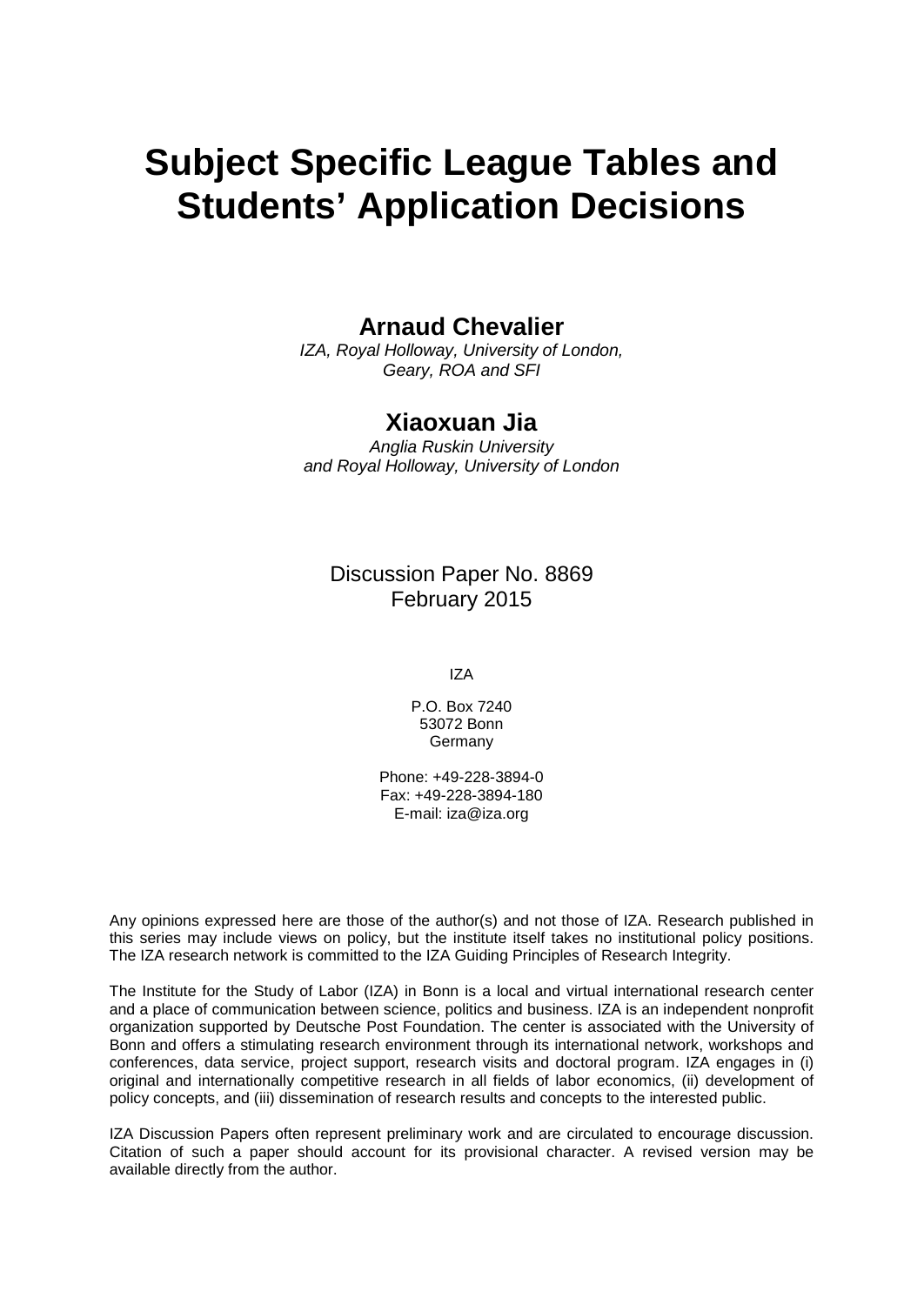IZA Discussion Paper No. 8869 February 2015

# **ABSTRACT**

# **Subject Specific League Tables and Students' Application Decisions[\\*](#page-1-0)**

Do applicants to higher education rely on expert judgement about the quality of the course when applying? Using application data across UK universities over a period of 8 years, we investigate how league tables affect prospective students' application decisions. We use subject specific ranking rather than the commonly used institution level ranking. We find that a one standard deviation change in the subject-level ranking score of an institution is associated with on average a 4.3% increase in application numbers per faculty. This effect is particularly pronounced among faculties with the best scores, and overseas applicants. Limits to the number of applications have increased the preponderance of league tables.

JEL Classification: I23

Keywords: higher education applications, league tables

Corresponding author:

Xiaoxuan Jia E-mail: [xiaoxuan.jia@anglia.ac.uk](mailto:xiaoxuan.jia@anglia.ac.uk)

The data are collected from the Guardian and UCAS websites, neither of these organisations can be held accountable for the conclusions of this manuscript. The manuscript is part of Jia's PhD thesis. We want to thank the editor and 2 anonymous referees, Jonathan Wadsworth and participants at the Royal Economic Society and WPEG (Sheffield) conferences for comments on previous versions of the manuscript.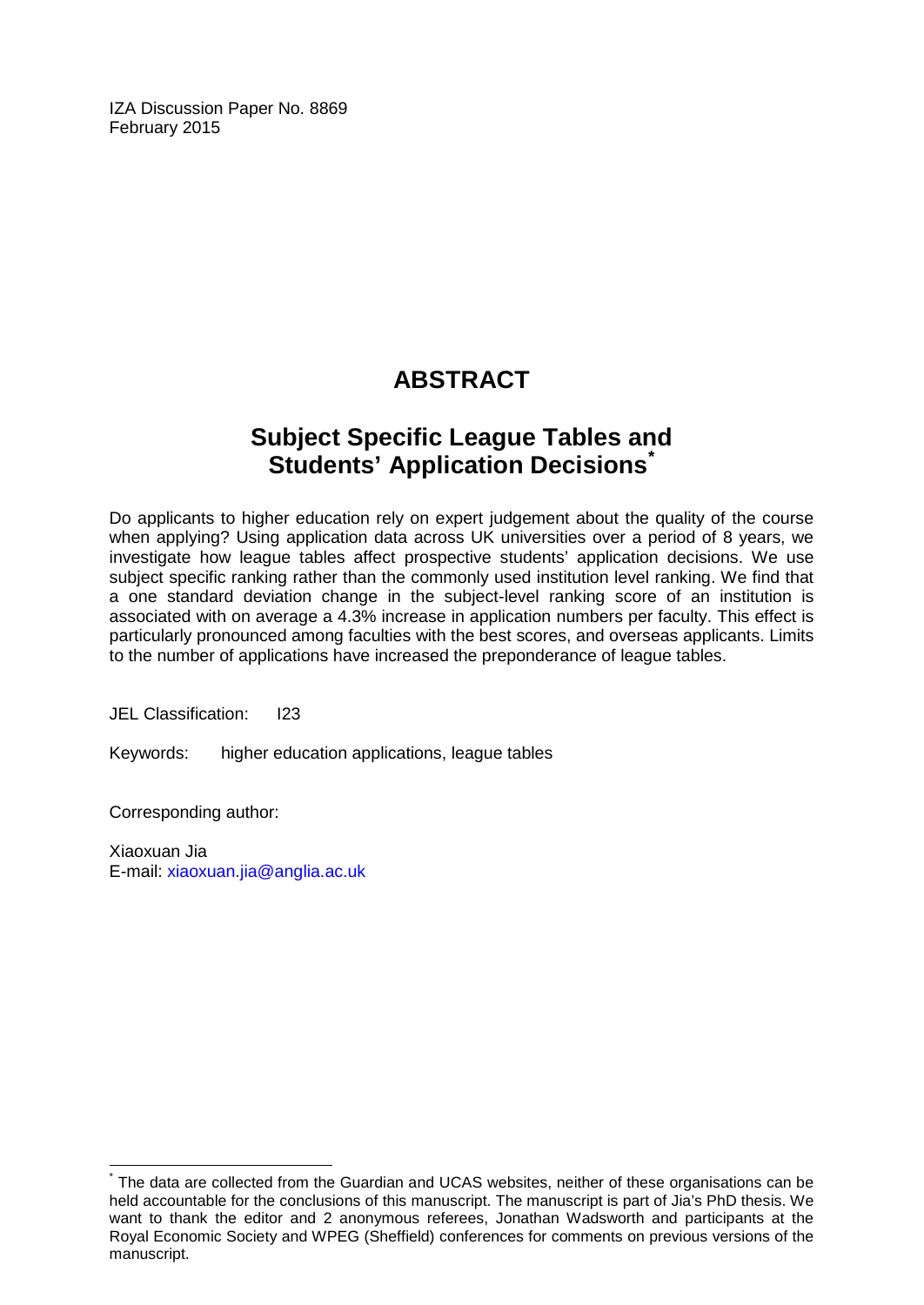IZA Discussion Paper No. 8869 February 2015

# **NON-TECHNICAL SUMMARY**

Do applicants to higher education rely on expert judgement about the quality of the course when applying?

Higher education is an experience good for which it may a-priori be difficult to evaluate its quality, especially when it varies both between but also within universities. Since quality of the higher education institution attended has been linked to future higher earnings for graduates, there should a strong demand by applicants for private third parties evaluations of the quality.

We use British data including one of the most popular university league tables (provided by the Guardian newspaper) and administrative information on number of applicants per faculty.

We find a positive but rather small positive effect of league table score on number of applications received. A faculty improving its score by one standard deviation (8 points) sees a 4.3% increase in applications. This is mostly driven by overseas students, which typically have less information on quality, for which the effect reaches 7.4%. Applications are also more sensitive to quality information at the faculty level rather than at the university level, consistent with the assumption that the decision to apply is mostly driven by a taste for the subject rather than a desire to be in a specific location.

However, since only about 20% of applicants eventually register as students, league tables have only a marginal effect on the faculty or institution revenues.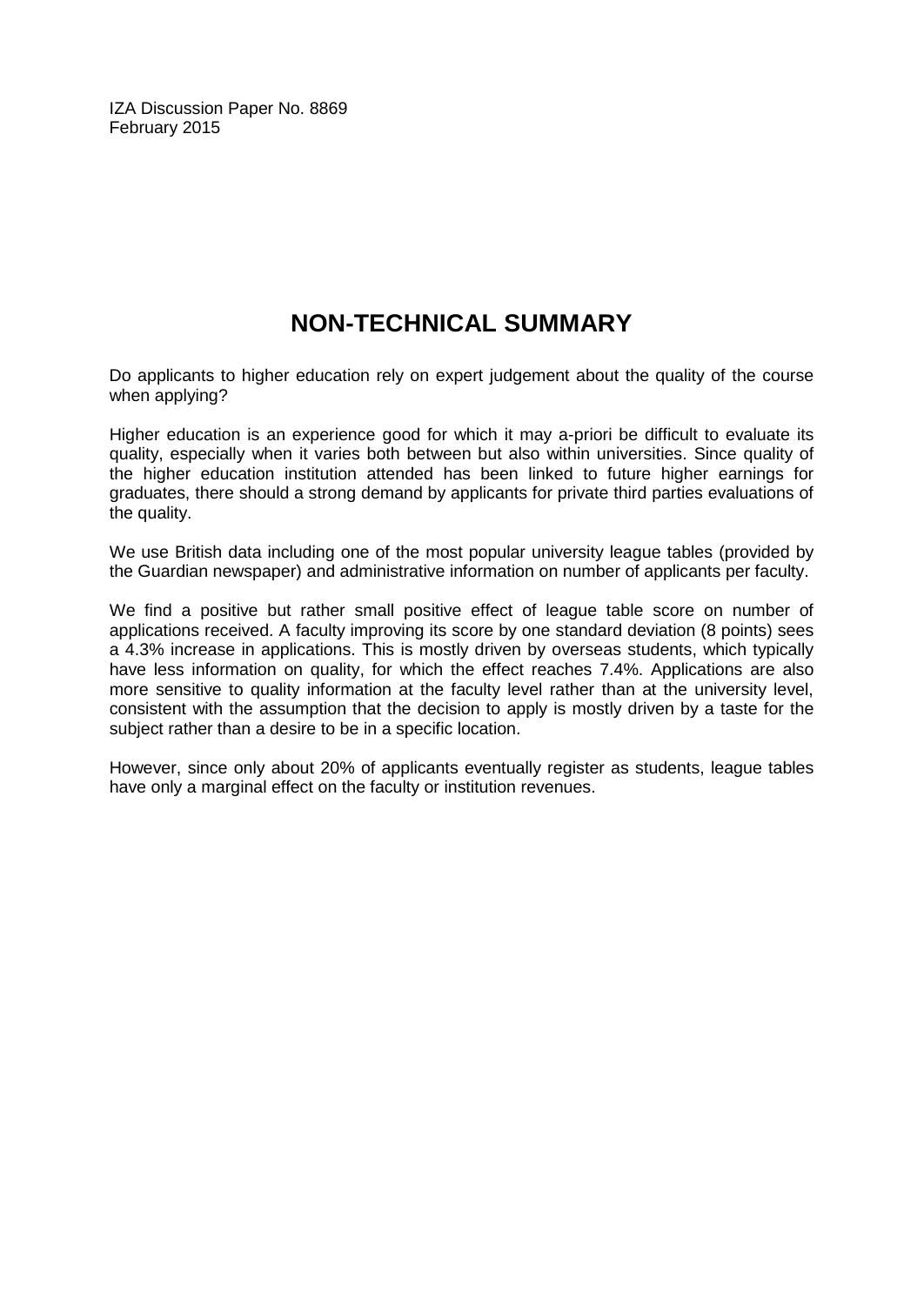### **I. Introduction**

**.** 

Higher education is an experience good for which it may a-priori be difficult to evaluate its quality, especially when it varies both between but also within provider; i.e. quality might be subject specific. Since in the UK higher education quality has been linked to future higher earnings for graduates (Chevalier, 2014), there should a strong demand by applicants for private third parties evaluations of the said quality. Indeed a number of British media publish university league tables<sup>1</sup> every summer to help prospective students; each of them differs slightly in terms of methodology but all attempt to approximate the quality of degree courses based on a set of objective criteria.

The onus of a league table is to provide information on 'quality' that prospective students find useful when making their decisions about where to apply. While some in the sector view league tables as a limited and somewhat noisy signal of quality (HEFCE, 2008), previous research found that an improvement in the rankings is associated with an increase in the number of applications received (Sauder and Lancaster, 2006; Bowman and Bastedo, 2009; Soo and Elliott, 2010; Broecke, 2012), highlighting their importance to prospective students. However, the literature relies either on institutional-level rankings or a limited group of subject. These may thus be biased if there is heterogeneity in the quality of different subject within an institution.

This paper contributes to the literature in three distinct ways. First, we estimate the elasticity of demand for higher education at the subject level and not at the institution level<sup>2</sup>

<sup>&</sup>lt;sup>1</sup> The Times university rankings were first published in 1992, the Sunday Times introduced theirs in 1998, the Guardian followed in 1999 and the Complete University Guide (the Independent) in 2007.

 $^{2}$  A recent manuscript by Gibbons et al (2014) also uses subject level information but relies on the National Student Survey, a national survey of finalists, to approximate quality. This measure obviously correlates with league table scores since it is used as one of the input in producing them.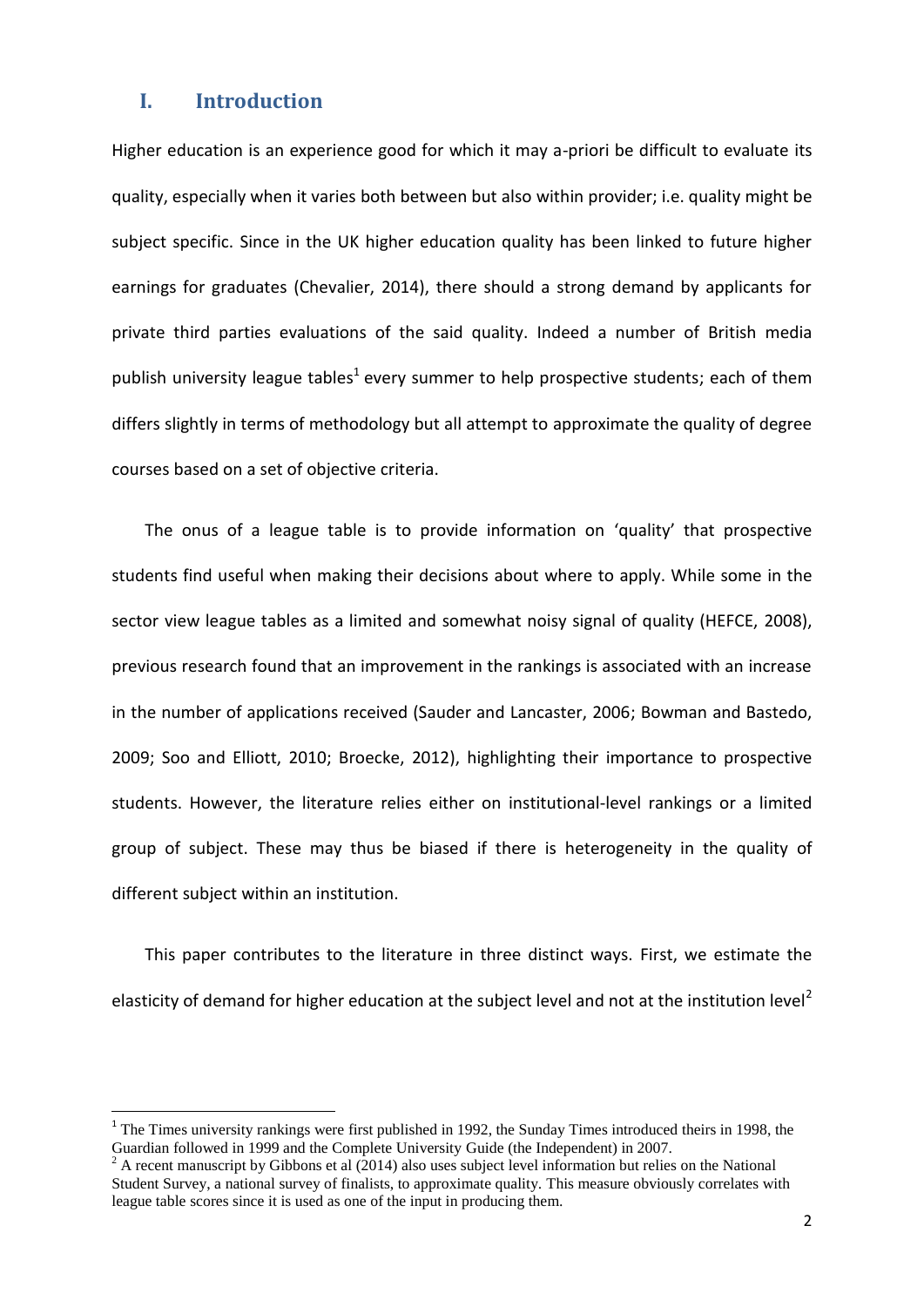and assess the extent of the bias in estimates of the ranking effect on application numbers resulting from measuring quality at the institution level.

Second, we investigate whether the relevance of information on degree programme quality changes when the institutional framework changes. In particular we examine two important changes: i) the 2004 Higher Education Act amended the financing of higher education in England and lifted the maximum tuition fees for home and EU students from 2006 onwards, ii) starting from 2008, the maximum number of choices (university/degree programme) per applicant was reduced from 6 to 5. Both events should increase the demand for information on quality and thus the demand elasticity with respect to league table.

Third, we test for heterogeneity in the impact of league tables by focusing on different types of applicants. In particular, since the UK is one of the main destinations for international students we test whether overseas applicants have a greater demand for information as they have more limited knowledge of the UK higher education sector.

Since applicants' decisions are primarily bound by their preferences for the subject they intend to study (Roberts and Thompson, 2007; HEFCE, 2008), we collected data on application numbers at the subject level ((Joint Academic Coding System, JACS) for each British higher education institution for the period 2004 to 2011, from the Universities and Colleges Admissions Service (UCAS). UCAS centralises all applications to under-graduate courses, as such we observe the universe of applications, apart from prospective students applying through clearing. In some of our models, we disaggregate this data by geographic origin (home, EU, non-EU) and/or gender of applicants. We match this data on number of applicants to subject specific league tables. We rely on the most popular league table,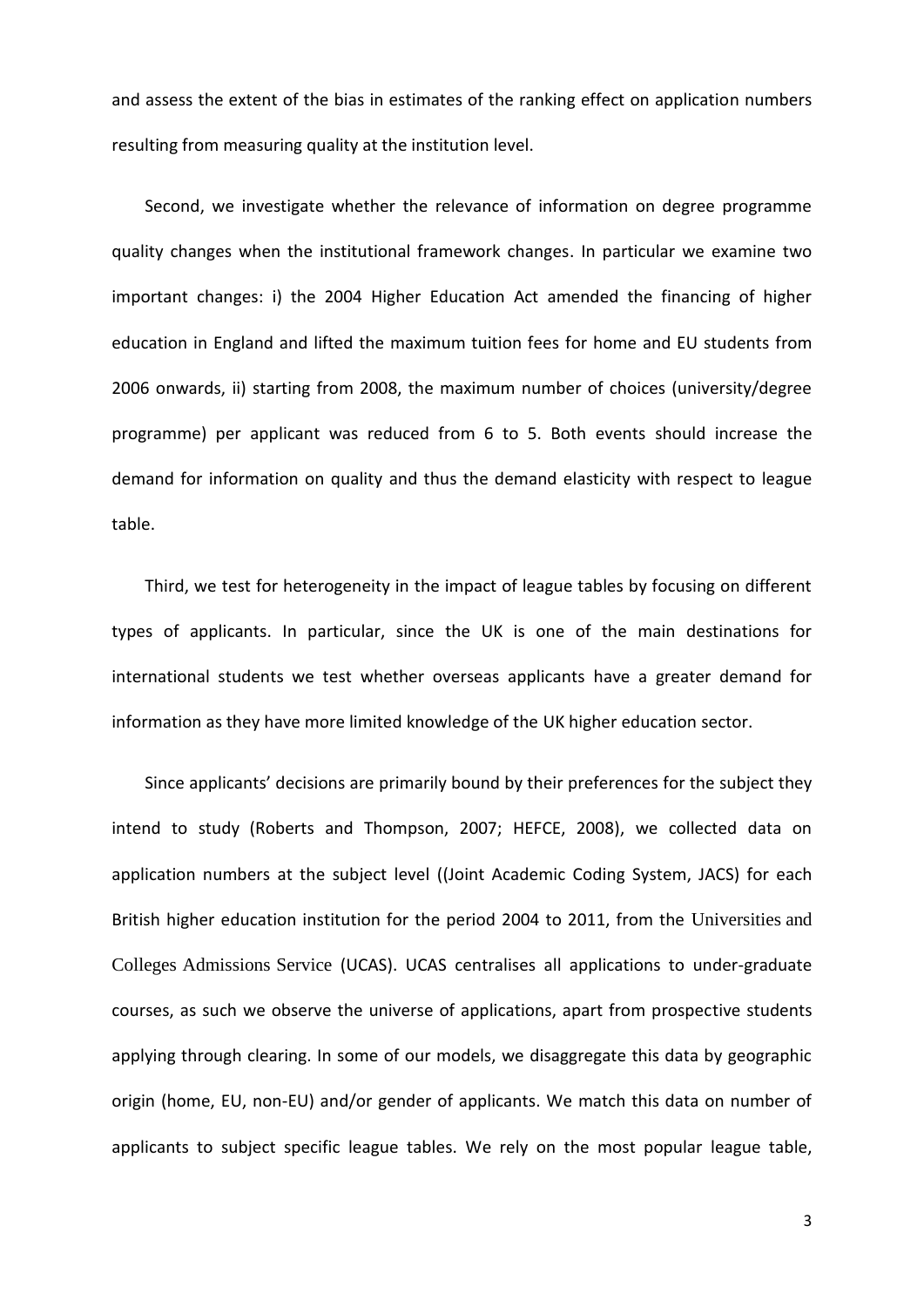provided free of charge by the Guardian newspaper<sup>3</sup>. We then use fixed effect models, where the identification comes from variations in the subject quality score over the years, and estimate that when an institution's subject ranking score improves by one standard deviation, degree application numbers increase on average by 4.3%. There is also heterogeneity by institutional regime (reducing the maximum number of applications per candidate increased this elasticity), by origin (non-UK domiciled applicants are more responsive to changes in the ranking score), by subject groups (Arts applicants are less responsive) and by initial position (larger for institutions with higher ranking scores). We also report that estimates of the elasticity of demand with regards to quality are biased when quality is measured at the institutional level. The results are robust to various specifications of time and quality measures.

The rest of the manuscript is organised as follows. The next section reviews the literature on the influence of university league tables on higher education demand. The third section details the institutional set-up of higher education in the UK and describes the data. The fourth section presents the model and research method and section five details our findings. The last section provides the conclusion.

#### **II. Literature review**

1

The literature on university rankings mostly originates from the U.S. and the U.K.. Monks and Ehrenberg (1999), Sauder and Lancaster (2006), Griffith and Rask (2007), Bowman and Bastedo (2009), Luca and Smith (2013) studied the effect of the U.S. News and

<sup>&</sup>lt;sup>3</sup> Circulation figures of The Guardian online edition show it surpasses both The Times and The Sunday Times, and according to figures released by the newspaper, its annual university guides attract 370,000 users (online) a month. See [http://image.guardian.co.uk/sys-files/Guardian/documents/2010/09/13/UniversityGuide.pdf,](http://image.guardian.co.uk/sys-files/Guardian/documents/2010/09/13/UniversityGuide.pdf) and February 2010 circulation figures for Guardian newspaper online edition [http://news.bbc.co.uk/1/hi/8588432.stm.](http://news.bbc.co.uk/1/hi/8588432.stm)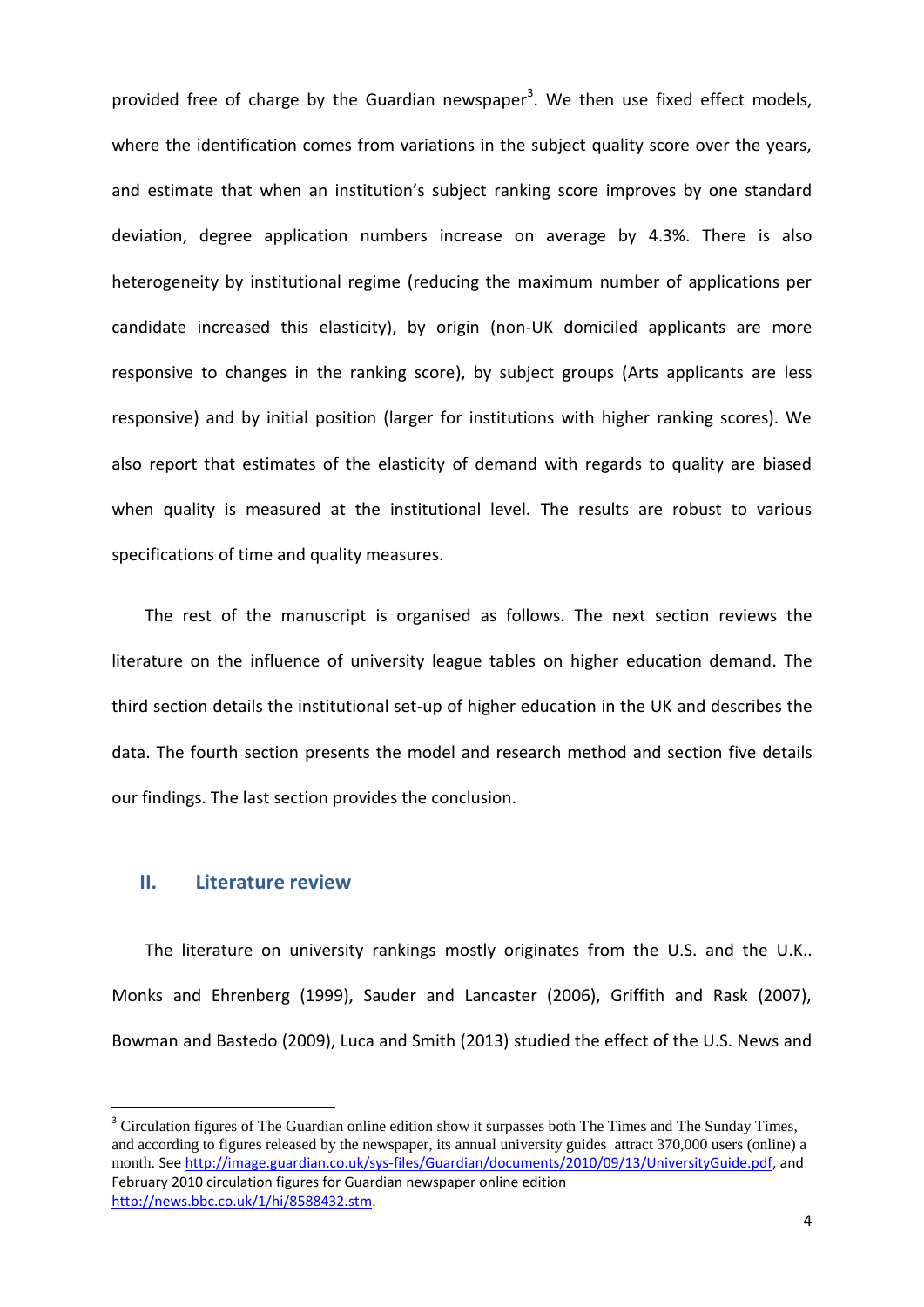World Report Rankings (USNWR) on students' application decisions and institutions' admission behaviours. The USNWR divides American universities and liberal arts colleges into four tiers; institutions in the top tier are ranked, the remaining institutions are listed alphabetically per tiers. This literature has generally concluded that improvements in the ranking are associated with increased number of applications, increased selectivity and increased conversion of accepted applications (Monks and Ehrenberg, [1999], Sauder and Lancaster [2006]). Bowman and Bastedo (2009) showed that institutions moving into the top tier of the USNWR see a 3.9% increase in the number of applications received, and an increase of 1.2 point in incoming students' average SAT scores. Using individual-level applicant data, Griffith and Rask (2007) analysed the effect of USNWR on students' enrolment decisions and report that an institution ranked in the top 20 will see a 0.45% change in accepted students' probability of enrolment for each one unit change in rank. Using application data to the top 50 universities, Luca and Smith (2013) estimated the impact of USNWR rankings from changes in the ranking methodology, i.e., institutions' rank changed without any change in underlying quality. They find that a one unit improvement in rank leads to one percentage point increase in the number of applications. To summarise the US findings, the USNWR rankings affects top-tier institutions the most, with the most responsive students being the most able.

For the UK, Broecke (2012) used individual-level data for home applicants and a set of different ranking providers, and found that on average an institution experiences a fall of 100 applications for each 10 places it drops in a league table. His findings also suggest heterogeneity in the impact of rankings across applicants; with male, young, Asian, highachievers, higher socio-economic classes, and privately educated applicants being more responsive. Using student satisfaction scores published in the National Student Survey (NSS)

5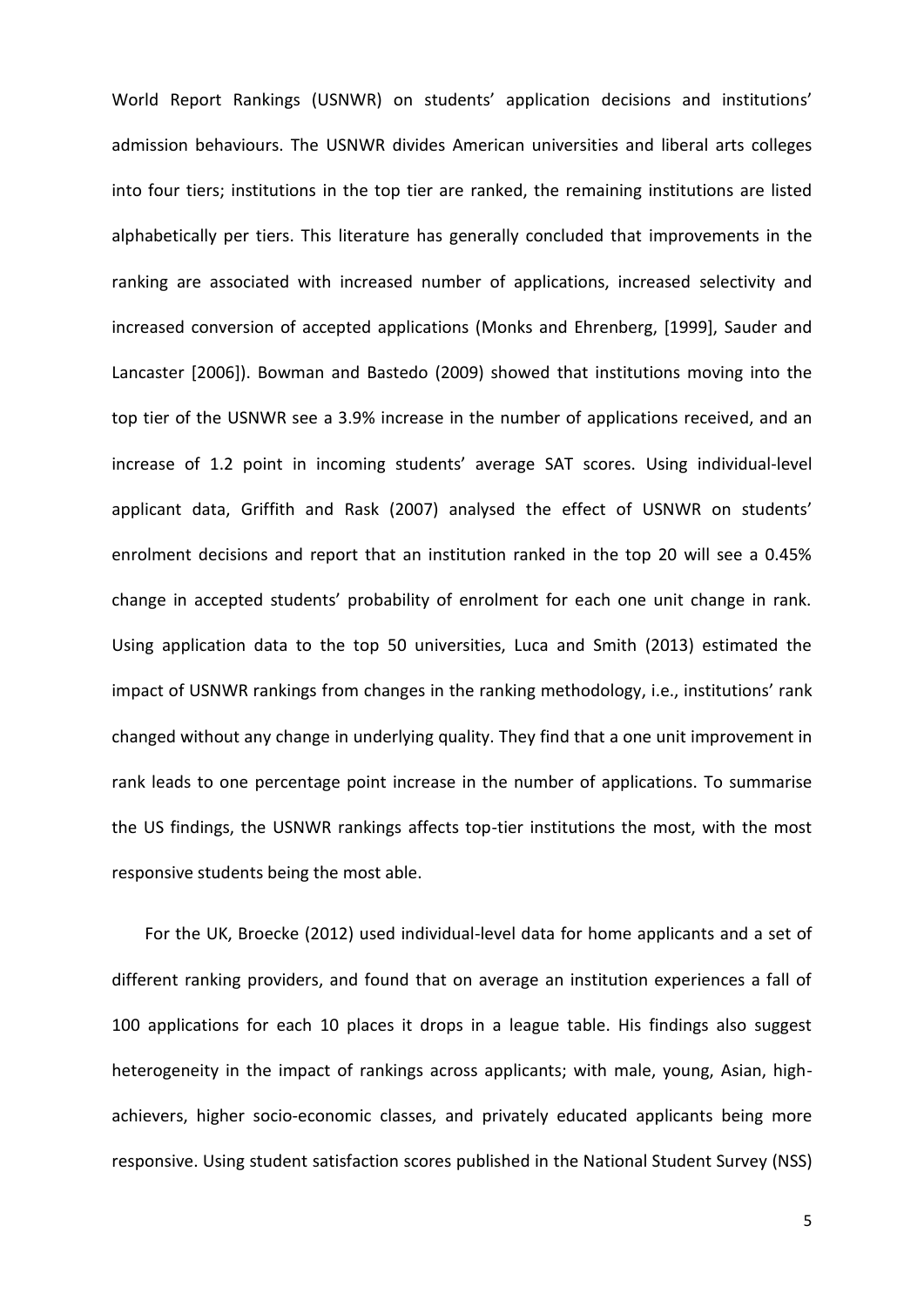and the Times university rankings as measures of quality, Gibbons et al. (2013) find that a 10 percentage points increase in NSS score leads to a 2.3% increase in applications, whereas a 10-percentile improvement in the Times (subject-level) ranking score increases the number of applications by 1.5 to 2%. However, they find that NSS score affects applications via its impact on universities' league table positions. In addition, they also found that changes in Times (subject-level) rankings matters more to better ranked institutions.

While most previous studies have relied on static panel and fixed effect models, Soo (2013), used dynamic panel data analysis, and found that changes in the Sunday Times overall rankings as well as changes in entry requirements have no significant impact on applications numbers but found strong inertia in application numbers. Soo and Elliott (2010), like us, investigates subject specific rankings but only for overseas students in two subject areas: Business and Engineering. From this limited unrepresentative population, they found that overseas Business application numbers vary between 0.5% to 0.9% for a one unit change in subject rank. We expand this work by looking at all subject and applicant groups.

#### **III. Institutional set-up and Data**

#### 3.1 Institutions

Higher education reforms since the mid-eighties, particularly after the 1987 White Paper and the 1992 Further and Higher education Act, have created an increasingly competitive market for higher education in the UK. Applicants have a large number of institutions/degree courses to choose from, and institutions compete to attract them. As participation to higher education increased throughout the nineties, the model of public financing of higher education became un-sustainable; income per under-graduate student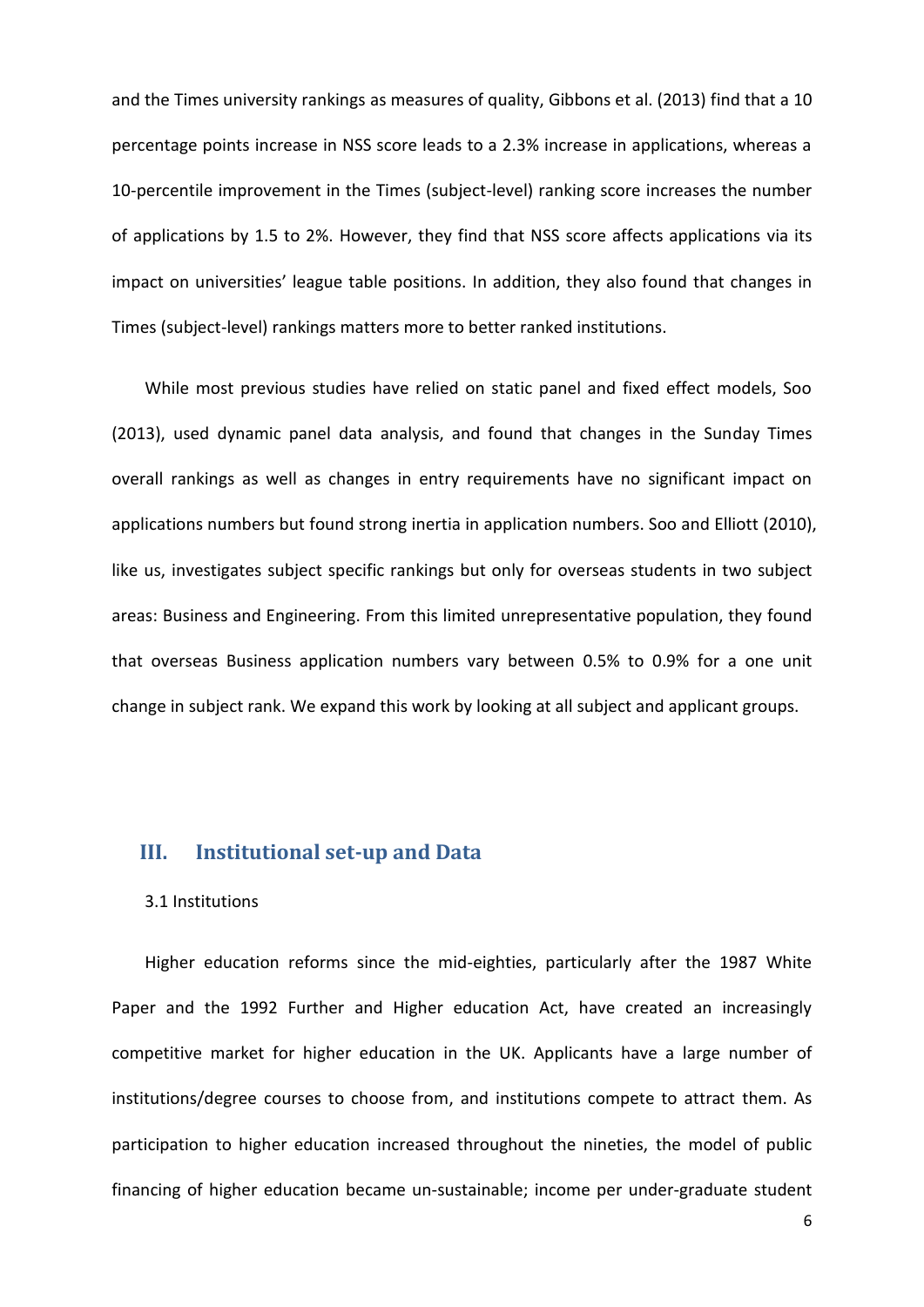dropped from £8,000 in 1980s to £4,850 in 1997 (Wyness et al., 2011). To limit the burden of higher education on public finances and improve funding, maintenance grants were abolished and an up-front fee of £1000 was applied to new undergraduate students from 1998 onwards. In 2004, a new round of funding reforms were announced replacing up-front tuition fees with a tuition fee of up to £3000 payable from an income-contingent loan (Higher Education Act, 2004)<sup>4</sup>. The tuition fee reforms differ somewhat in Wales and Scotland. Tuition fees went up to £3000 in Wales in 2007 but Welsh students studying at Welsh institutions benefited from a grant of around £2000 towards their tuition fees till 2010<sup>5</sup>. Scottish students studying in Scotland benefited from free education but had to pay an end of study endowment of £2,000 up to 2007<sup>6</sup>. Institutions in Northern Ireland followed the same institutional framework as English institutions during the period of interest. These differences in fee regimes will be mostly captured by institution specific time trends and our results are robust to restricting the sample to English institutions only<sup>7</sup>.

For the period of interest, universities received payments from the central government via the Higher Education Funding Councils, based on their number of home and EU students. This funding was fixed by the government, implicitly fixing the number of home and EU students by institutions. The maximum tuition fees that institutions can charge were also fixed. As such, to increase funding, institutions have over time expanded their programmes to overseas students for which numbers and tuition fees are not capped. As a result, the number of overseas students studying at UK universities almost tripled between 1994/95 and 2009/10 (Universities UK, 2011). Having less prior information on degree programmes

**.** 

 $4$  Further funding reforms were implemented in 2012 which increased the tuition fees cap to £9,000, but this does not directly affect the cohorts investigated here.

<sup>&</sup>lt;sup>5</sup> For Wales, [http://www.studentfinancewales.co.uk/continuing-students/201415-what-financial-support-is](http://www.studentfinancewales.co.uk/continuing-students/201415-what-financial-support-is-available/tuition-fee-support.aspx#.VMz7Y2Byb4g)[available/tuition-fee-support.aspx#.VMz7Y2Byb4g,](http://www.studentfinancewales.co.uk/continuing-students/201415-what-financial-support-is-available/tuition-fee-support.aspx#.VMz7Y2Byb4g) an[d http://www.bbc.co.uk/news/education-11515828,](http://www.bbc.co.uk/news/education-11515828) <sup>6</sup> Scottish Parliament Information Centre Briefing on Graduate Endowment,

http://www.scottish.parliament.uk/ResearchBriefingsAndFactsheets/S3/SB\_07-54.pdf

 $^7$  The data does not allow us to distinguish applicants from the 4 constituent countries of the UK, but there is little mobility across the Scottish border apart from students from Northern Ireland.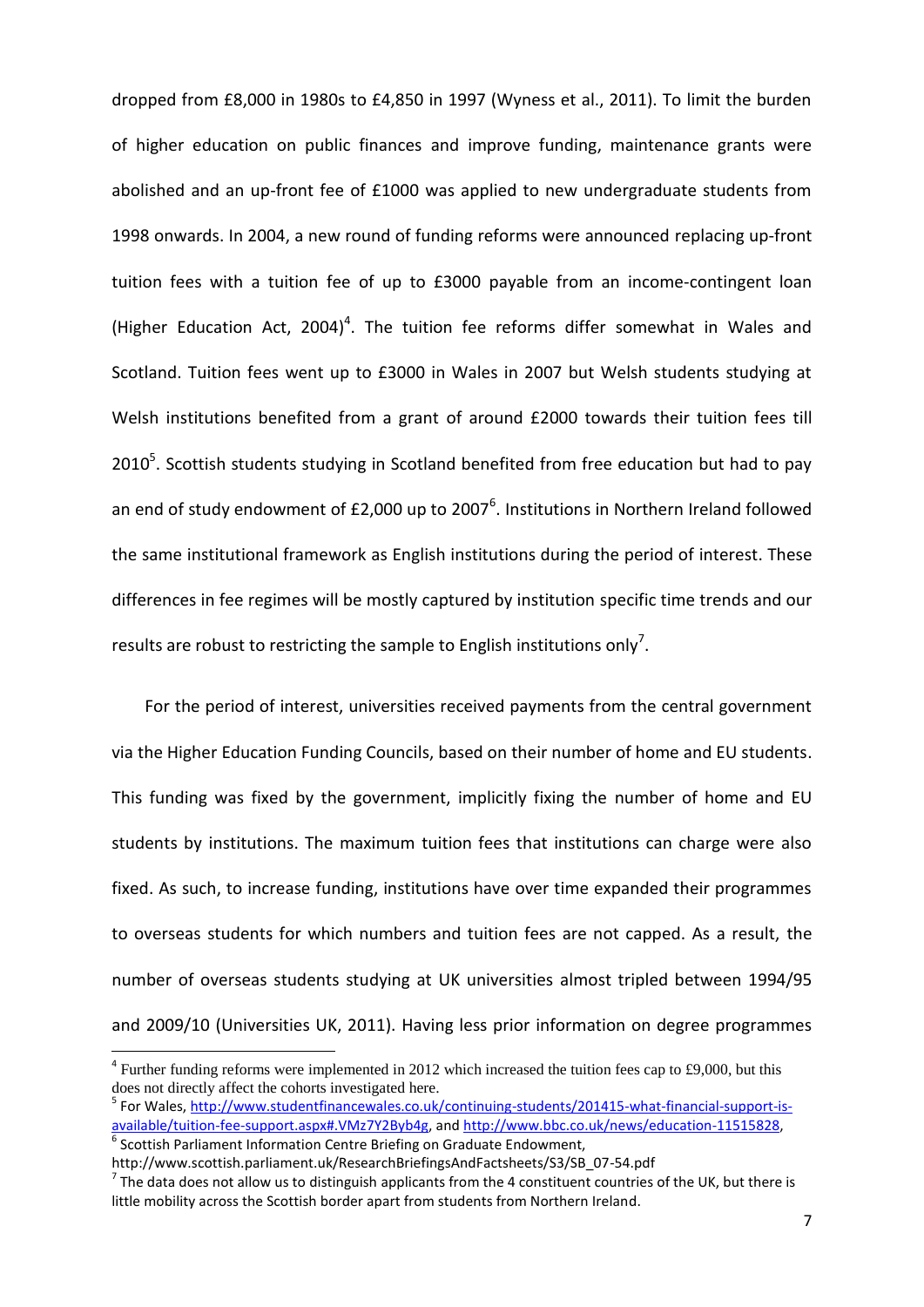at UK universities and paying higher fees, it is possible that they are more reliant on league tables as an indicator of quality.

For full time undergraduate degrees, the U.K. university application process is centralised. Prospective students apply via the Universities and Colleges Admissions Service (UCAS), which passes their applications to universities for them to decide whether an offer is made. Until 2007, each applicant, regardless of domicile was allowed a maximum of six program choices (institution-subject). This was reduced to five in 2008<sup>8</sup>. As such we can define three regimes: top-up fees and 6 applications until 2005, tuition fees and 6 applications in 2006 and 2007, and tuition fees and 5 applications since 2008.

#### 3.2 Data

**.** 

The data originate from two main sources: the UCAS annual report which provides aggregate level data on application numbers<sup>9</sup> by institutions, JACS (Joint Academic Coding Systems) subject groups and student origin and gender, and the Guardian subject-level rankings across more than 40 different academic disciplines<sup>10</sup>. We only keep applications to full time undergraduate degrees for the years 2004 to 2011. Figure 1 presents the trends in the number of applications submitted every year from 2004 to 2011, by applicants' geographic origins. Overall, applications have increased throughout the period of interest to reach 2.4 million, with the rise being the steepest for students originating from the EU. The two dips in the overall number of applications coincide with the increase in tuition fees from £1000 to £3000 in 2006 and the change in the UCAS application systems in 2008 which saw

 $^8$  Applicants to Oxford or Cambridge universities can only apply to one of the two institutions, not both, and are further restricted to four choices only. Applicants to medical schools and veterinary schools are also limited to four choices. These applications must be completed by the autumn preceding entrance to higher education.

 $9$  The data excludes clearing applications since those are not centralised via UCAS.

<sup>&</sup>lt;sup>10</sup> These were obtained from the education section of the Guardian website with the exception of the 2009 ranking which we took from the printed edition of the Guardian University Guide. We have not been able to track down the Guardian data before 2003. (2004 rankings were published in 2003).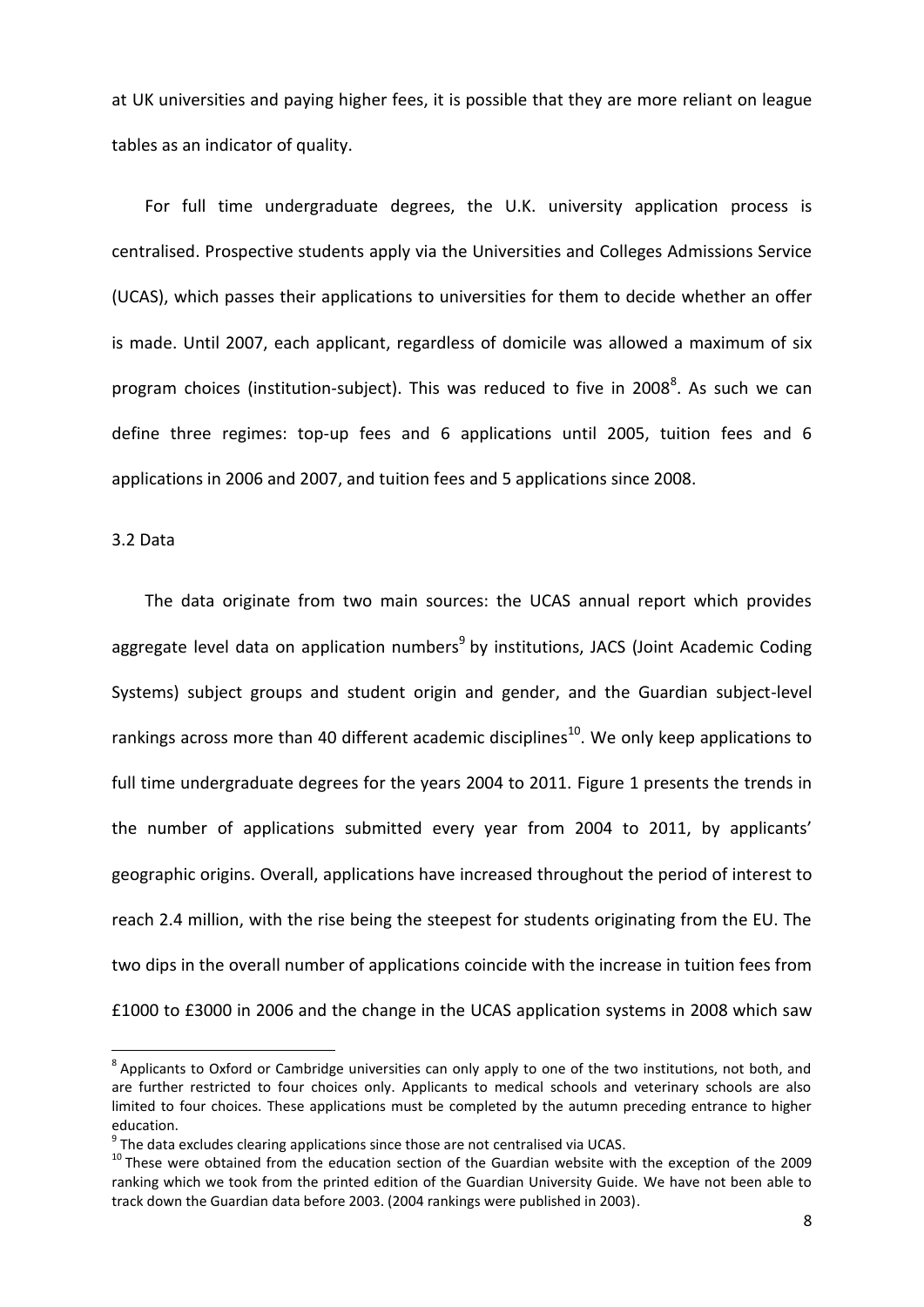the number of choices per applicant restricted from 6 to 5. The trends by origin of applicants are fairly similar, even if the levels are very different.

#### [Figure 1 here]

Although recent surveys suggest an increasing number of prospective students refer to league tables before making their decisions (Roberts and Thompson, 2007; HEFCE, 2008), such league tables have attracted much criticism about their accuracy and reliability. The main gripe with league tables is that the methodology employed changes over time and hence they do not capture changes to the true quality of programmes (HEFCE, 2008). For this paper, we do not take side in this debate regarding the merit of methodologies used to construct league tables but only use them as a source of information available to prospective students. Gunn and Hill (2008) find high and significant level of correlation between league tables across different publishers (the Telegraph, the Financial Times, the Guardian, the Sunday Times and the Times). Our choice of the Guardian league tables to conduct this research is no endorsement that it provides a more accurate measure of educational quality, but only reflects that it is easily accessible and currently the most popular ranking (see footnote 3).

The methodology behind the Guardian league tables has changed over time (see table A1 in Appendix). The most recent set of criteria used to construct them includes *expenditure per student*, *student staff ratio*, *job prospects*, *value added*, *entry tariff*, *course satisfaction* (from the annual National Student Survey (NSS)), *teaching quality* (from NSS), and *feedback* (from NSS). Compare to most of the literature we use ranking scores rather than ranks since each subject has different numbers of institutions offering them, making rank comparisons between subjects meaningless. The National Student Survey became an input in the ranking score in 2008 and brought substantial changes to the set of criteria used, which then led to

9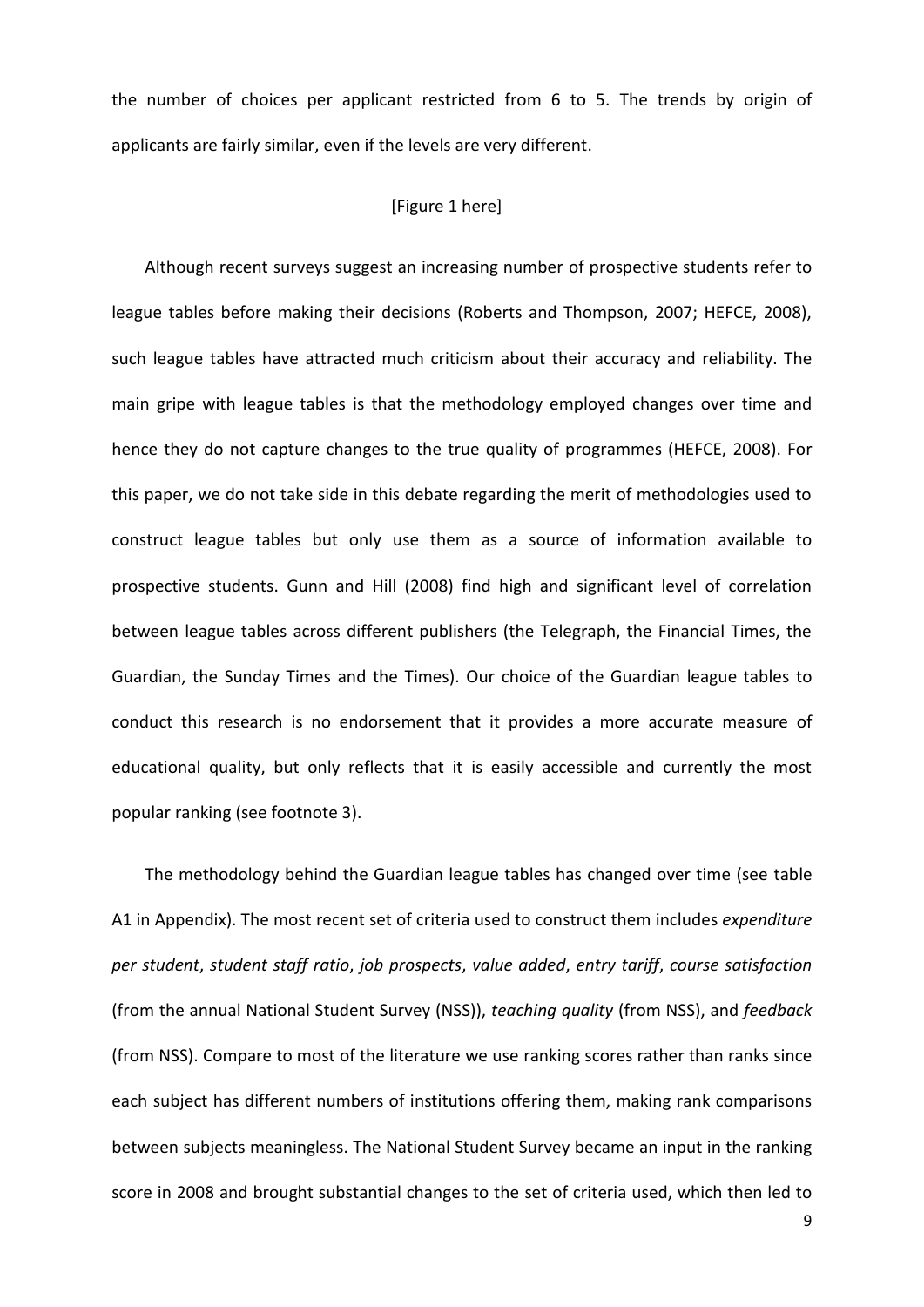noticeable changes in the mean subject (group)-level ranking scores<sup>11</sup>. With this in mind, we standardised the subject-level Guardian ranking score by year and subject groups in all of the regressions, to make the mean value consistent throughout the period.

Over the period 2004 to 2011, the list of subjects covered by the Guardian league tables changed somehow. When subjects were merged, we take the average score across the two subjects in the years that they were treated independently to create a consistent series. These subject tables were then collapsed further to form new league tables based on the list of JACS subject groups used by UCAS, details of which is provided in Appendix 3.

The Guardian does not rank all UK higher education providers but has a focus on institutions catering for full time undergraduate education. It also omits institutions which decline to provide the full set of information and courses with less than 35 full-time equivalent students. Finally, there were some consolidations of the higher education sector over the period; in such cases, we treat the institutions as separate before the merger and as a new institution afterwards<sup>12</sup>. We then merge the UCAS application number and guardian league table information taking care that information on league tables published in year t (and named Guardian ranking year t+1) is linked to applications in year t+1. The final data is an unbalanced panel with gaps; there are 162 institutions across 8 years, and 17 subject groups in total, which give us a sample of 10,753 observations. The split of observations by subject and year is available in Annex 2. Table 1 contains the summary statistics of the main time-varying variables (raw data, not standardised) at various levels of dis-aggregation, and shows that faculties receive on average 1,400 applications, 16% of which are from foreign applicants (EU and Non EU).

**.** 

 $11$  We attempted to use change in methodology as an exogenous shock to ranking, independently of true quality. To do so, we replicated the 2008 rankings using the 2007 methods. Unfortunately, the information publicly provided does not allow to replicate grading scores or ranking.

 $12$  Institutions that changed name are recoded as the same institution throughout.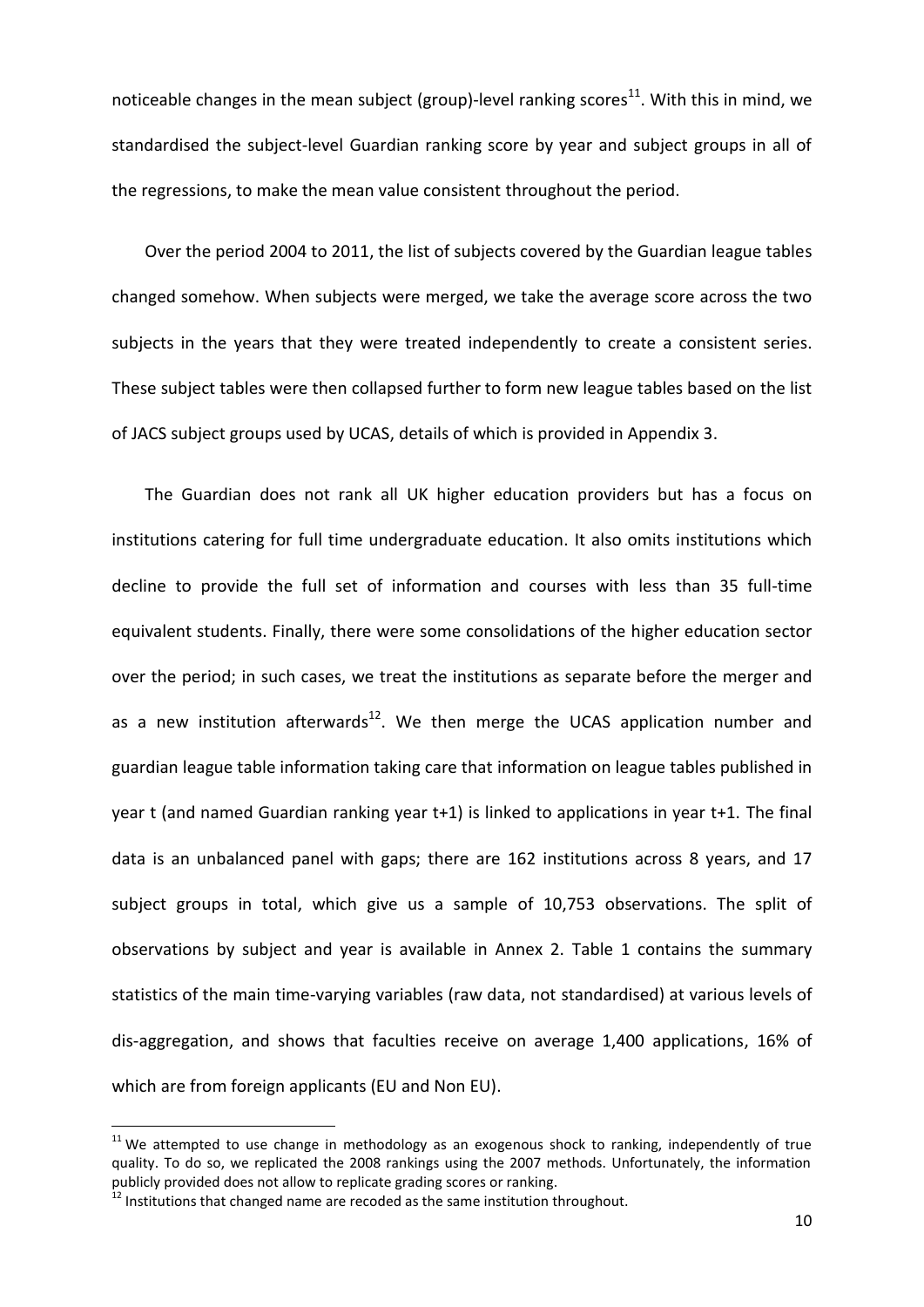#### [Table 1 here]

#### **IV. Model**

We estimate whether the number of applications to a given subject-group *(i)* at a given institution *(u)* in period *(t)*, *yiut* is a function of the subject group-level Guardian ranking score/ranks (*xiut*). The main equation depicting the relationship is

$$
\log(y_{iut}) = \beta_1 X_{iut} + \alpha_i + \delta_{iu} + f(T_t) + \varepsilon_{iut} \tag{1}
$$

where: *α<sup>i</sup>* is the subject fixed effect, *δiu* is the faculty fixed effect, where faculty refers to subject group *i* at institution *u*, *f(Ttu)* is a function of time that includes either year dummies, a linear trend or institution specific trends. Dummies reflecting institutional environment (fees regime and maximum number of choices regime) were also added in some specifications, and  $\varepsilon_{\text{iut}}$  is the random error term. The main coefficient of interest to be estimated,  $\beta_1$ , represents the percentage change in the number of applications associated with a one standard deviation change in the ranking score  $X_{\text{iut}}$  (about 8 points in the ranking score).

Any correlation between the ranking score and unobserved variables (such as reputation of the faculty, location of the university, etc.) is assumed constant over time and accounted for by the faculty-level fixed effect $^{13}$ . Standard errors are clustered at the institutional level to control for within-institution correlations $^{14}$ . The model is identified by changes in the ranking score for a given faculty over time, as such it is crucial to assess that there is enough within faculty variation. This is explored in Figure 2 which plots for each

**.** 

<sup>&</sup>lt;sup>13</sup> We use the Hausman test to verify the appropriateness of the specification and the result shows the null hypothesis of no systematic difference between fixed and random effects estimates is rejected, which confirms fixed effects is preferred as the consistent estimator to be used here.

 $14$  Clustering at the faculty/institution level produces similar standard errors.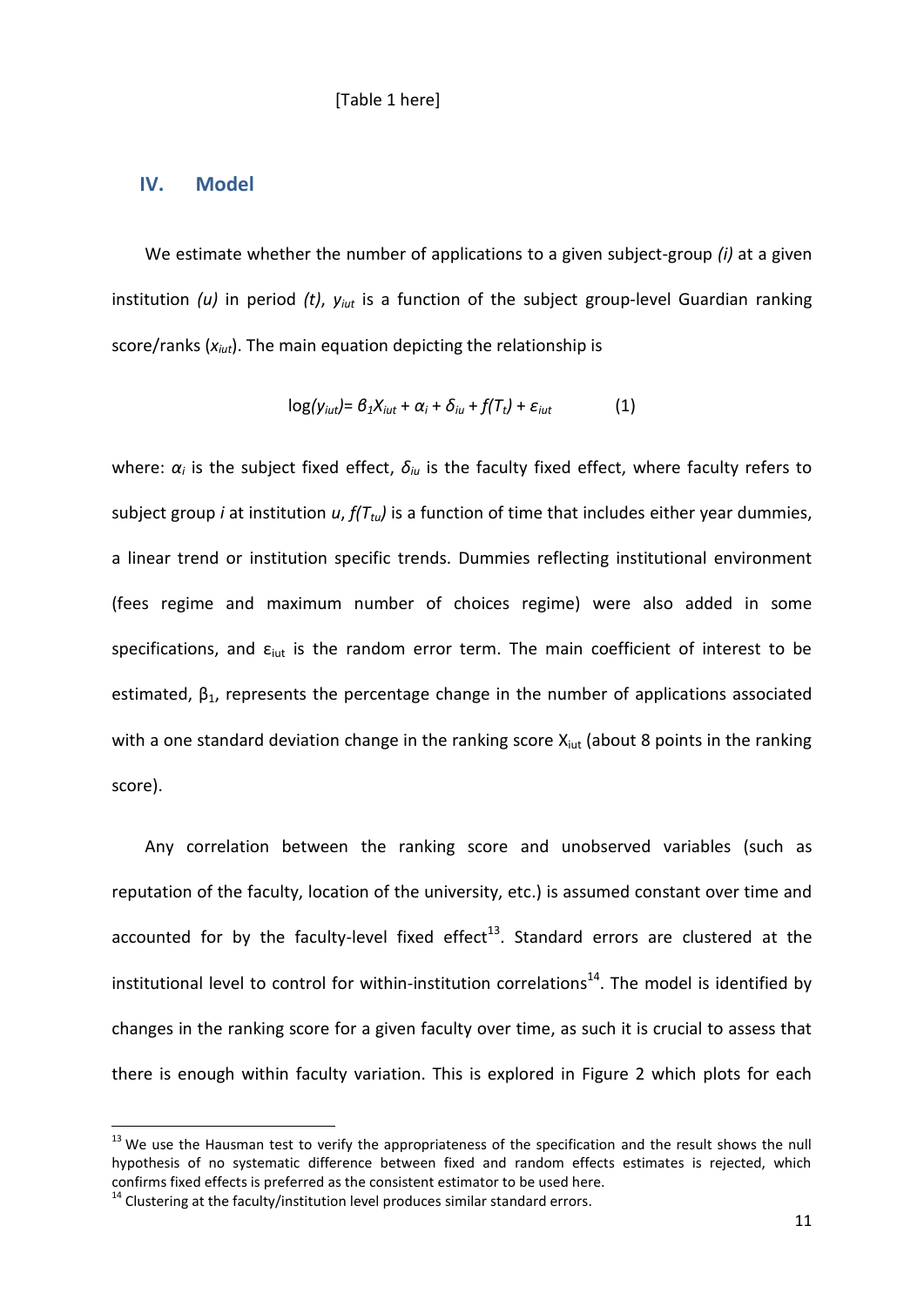institution/subject pair the mean and standard deviation in Guardian ranking score. The average variation is around 8 points with a few outliers, as such subject specific scores appear to vary substantially over time.

[Figure 2 here]

#### **V. Results**

#### 5.1 Main results

In Table 2 we present results using different treatment of the time effect. The first column uses year dummies to account for year-on-year changes in the number of applications. We estimate that when the subject group-level Guardian ranking score improves by one standard deviation, the number of applications received increases by 4.2%. In the second column, we reduce the flexibility of the model by imposing a linear time trend and dummy variables for years under different tuition fees regime and maximum number of applications allowed. The fee increase and the cap on number of applications reduced the total number of applications by 14% and 21% respectively, but the coefficient estimate for the score variable remains the same. In column 3, we estimate the fully flexible model specified above and include institution specific linear trends. An F-test of equality of the time trends between institutions is rejected, confirming that models using only faculties and year fixed effects are biased, as such this is our preferred specification. Note that the R-square also doubles when this specification is used. The estimates are extremely stable to the treatment of the time effect and range from 4.2% to 4.3% change in application numbers for a one standard deviation change in Guardian ranking score.

- Table 2 here -

12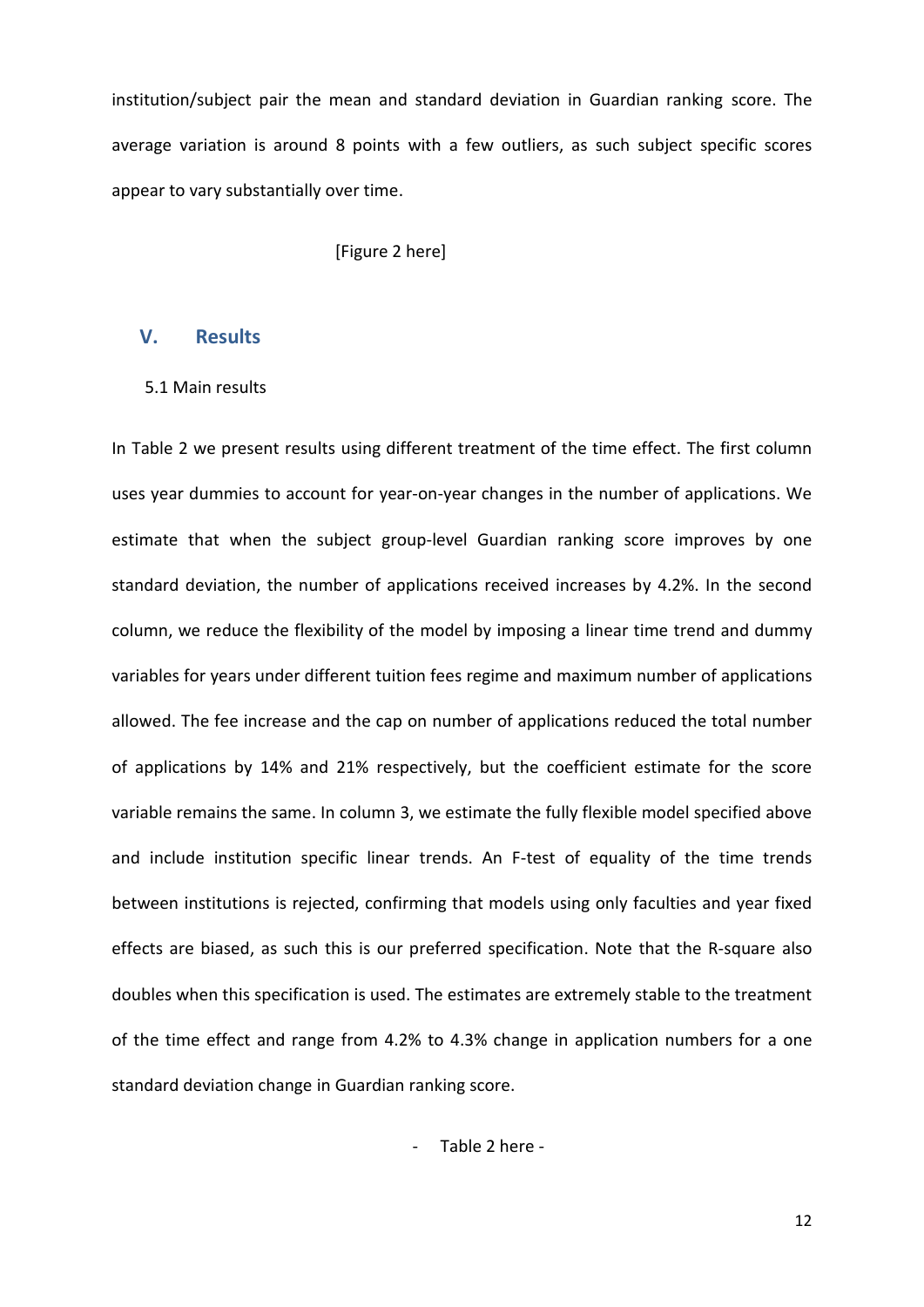We then test whether the effect of ranking score on applications has changed over time, especially following the aforementioned institutional reforms, tuition fee increase and restriction on application choices, which should have increased the demand for information about course quality. We thus interact the ranking score with a dummy for the higher fee regimes (post-2006) and with a restricted choice dummy (post-2008). Results are presented in Table 3 Column 1. Only the interaction of score with the reduction in the number of applications per candidate is significant and positive, increasing the elasticity of application with respect to quality by 2 percentage points<sup>15</sup>. In the second column, we report estimates for an even more flexible model, using year dummies and their interactions with the ranking score. These interactions overall are statistically significant as shown by the F-test, and confirm that the demand for quality information sharply increased in the two years following the reduction in the number of choices allowed before going back to trend. Overall the evidence appears consistent with our assumption that in the short-run the demand for information grew when the returns to information increased.

#### - Table 3 here -

We then turn to assessing heterogeneity in the impact of ranking score for applicants of different geographic origins (domiciles) and gender. Non-UK students typically have less apriori knowledge about the quality of various institutions, so one may expect them to be more reliant on external information, as published in various university guides, and consequently be more sensitive to changes in the ranking scores. In addition, while EU students pay the same fees as home students, those from outside the EU are not publicly subsidized and face uncapped tuition fees (typically around £10,000 for this period), which

**.** 

<sup>&</sup>lt;sup>15</sup> Additionally, we tested incorporating each interaction separately to the model, the effects are then larger, and the change in fees interactions becomes marginally significant. A three-way interaction of *fee increase*, *ranking score* and *limit on choices* again reveals positive but not statistically significant results and the three ways interactions terms are not substantially different from those presented.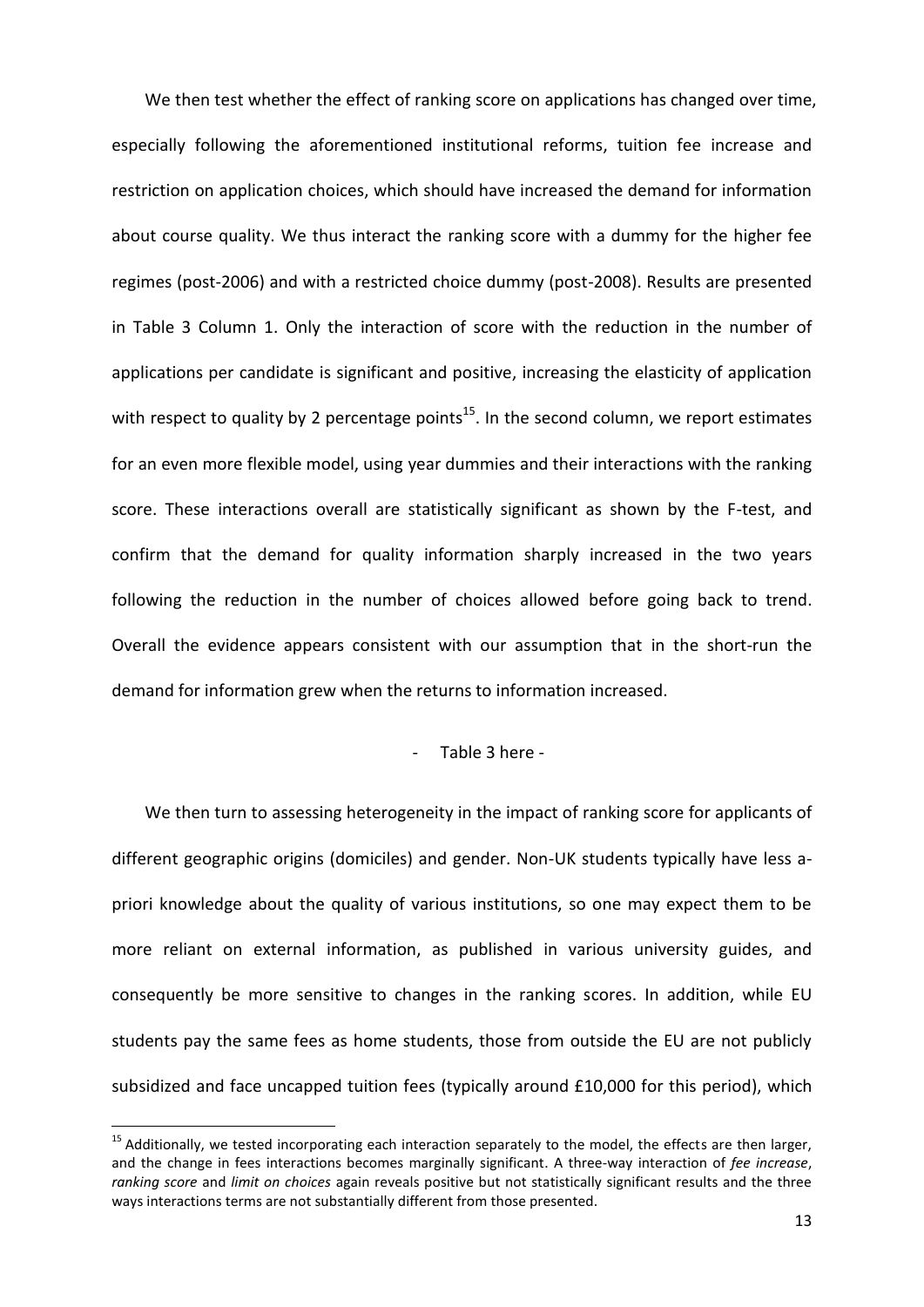should also make them more sensitive to changes in 'quality'. We split the applicant cells by the geographical origin of applicants, and interact the standardised ranking score with applicants' domiciles (Column 3)<sup>16</sup>. The results confirm that changes in the ranking score have a disproportional effect on non-UK students. While a one standard deviation change in the ranking score marginally increases the number of British applications by 1.8%, for EU and non-EU applicants this stands at 5.8% and 7.4% respectively. Overseas applicants are 4 times more sensitive to change in quality information which could reflect the higher costs of education or their lack of initial information. These differences in the effect of ranking score on applications by applicants origin are large and significant different from each other (Chow test F=11.93)

Finally, we test whether there is any heterogeneity in the response to quality information changes by gender. To do so, we split the applicant cells by gender and include an interaction term of ranking score and gender. The last column in Table 3 reports results from this model which reveals no significant difference in behaviour by gender.

In Table 4, we assess whether the impact of the ranking score differs for applicants to different subject groups. For doing so, we interact of each subject group with the standardised Guardian ranking score. We find little difference in the responsiveness of prospective students to quality score across subject groups. The only exception being Creative Arts & Design, which has a slightly different application process, whereby applicants provide a portfolio demonstrating their artistic competence. As such, they probably gather information about the quality of the institutions at this stage. Alternatively, they might have strong preferences for being taught in a given university where the faculty

**.** 

 $16$  Conclusions are similar if the analysis is run for each group separately.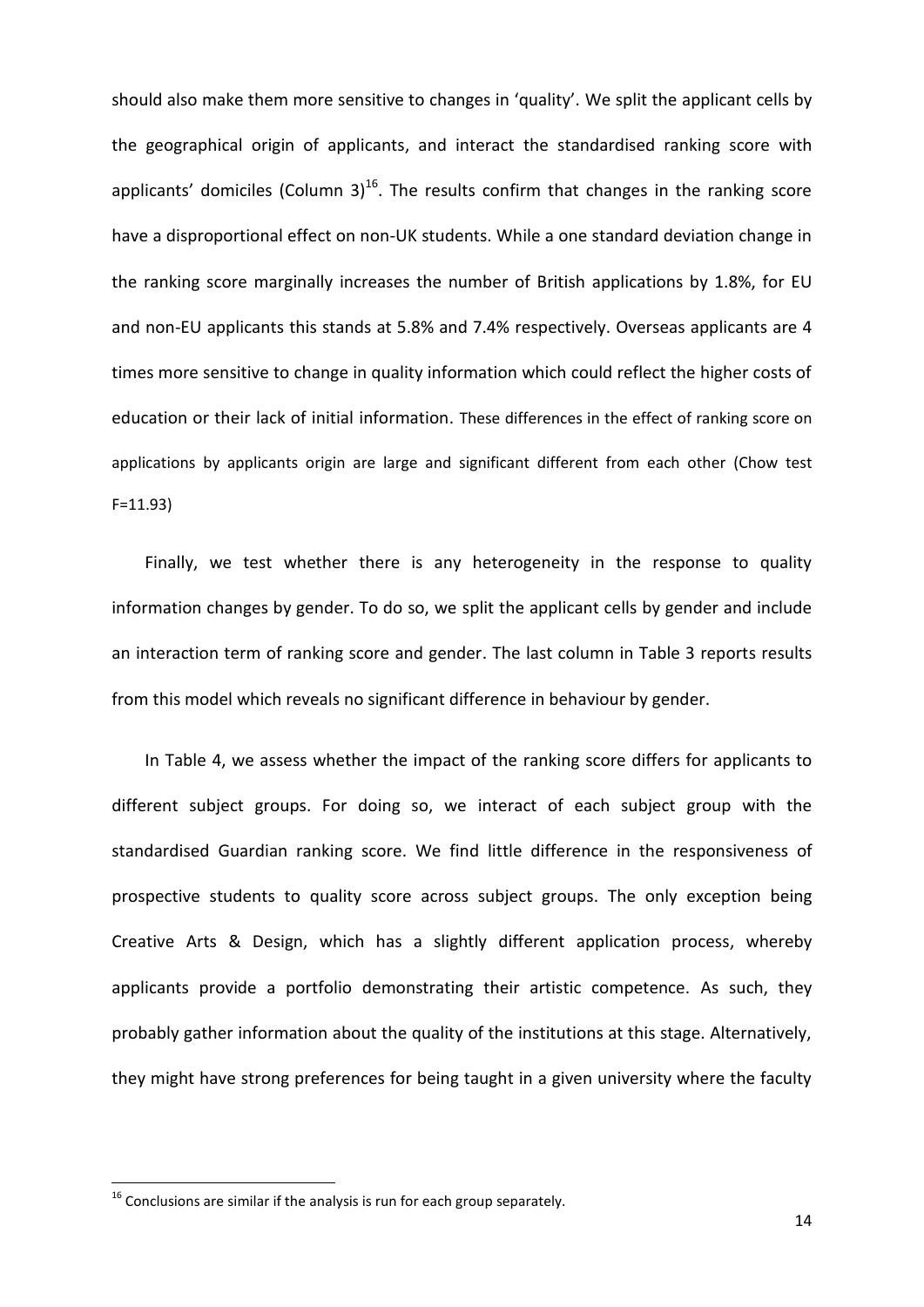better match their artistic interest, which could make them less sensitive to changes in ranking scores.

#### - Table 4 here -

Finally, we test whether information on educational quality is more valuable when the higher education market is more crowded. For doing so, the standardised ranking score is interacted with the number of institutions offering the subject (group). The second column of Table 4 reports these estimates. We can reject this hypothesis since the number of institutions reported in a subject (group)-specific league table does not affect the impact of the ranking score. Perhaps this is not entirely surprising, since the subject group used in this analysis are quite broad and the model includes subject fixed effects, as such the effect on number of institutions is identified from changes in the number of providers per subject which does not vary substantially from year to year.

Finally, we assess possible non-linearity in the relationship between quality score and application numbers. More talented applicants who typically apply to better ranked institutions may be more sensitive to information that suggests change in `quality' of those institutions. Figure 3 shows estimates of the quality effect at each decile of the quality distribution. There is some evidence of non-linearity. The effect of a score improvement in quality is greater for departments in the top three deciles of the quality distribution, and especially for the top one. Like previous U.S. and British studies have shown for institution quality, the impact of information on course quality is non-linear and increases sharply at the top, this is also true when quality is measured at the subject level.

- Figure 3 here -

15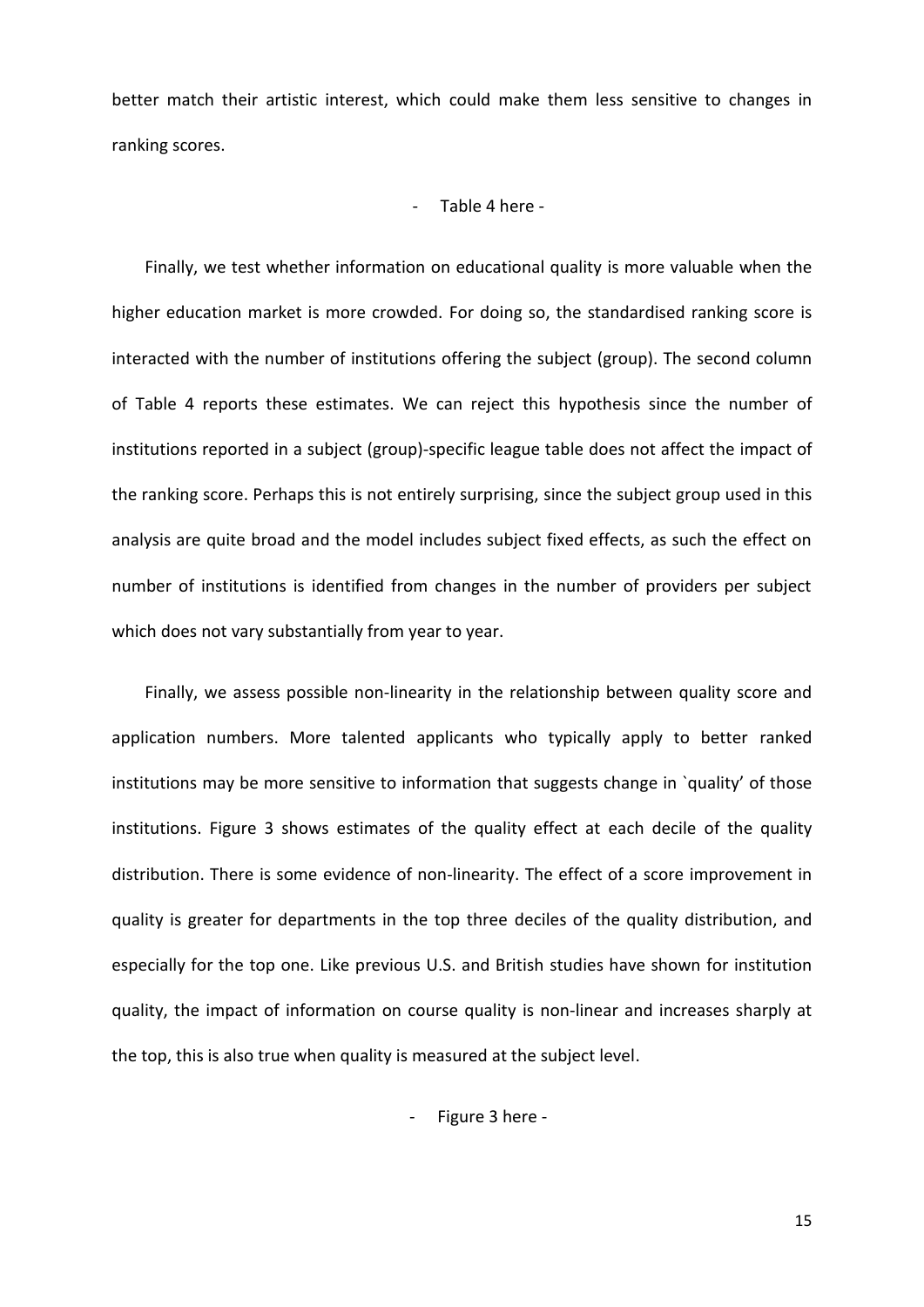Overall, it appears that the reaction to a change in quality information is broadly similar between subjects (with the exceptions of Creative Arts & Design) and gender, and that the only heterogeneity originates from applicants' geographical origin, whereby applicants with the least a-priori knowledge of British institutions and paying higher fees are more sensitive to quality information. The effects are also much stronger for institutions moving to the top deciles of the quality distribution.

#### 5.2 Robustness checks

In this section, we conduct various robustness checks of our specification (Table 5). First, we assess whether the results are sensitive to the use of rank rather than ranking score. The reason for focusing on ranking score is that rank is difficult to interpret when the number of Higher Education providers differs between subject groups. To compare with the rest of the literature we re-run our favoured specification using subject (group) rank as the independent variable, and estimate that a one unit changes in rank is associated with a 0.1% change in application numbers (Column 1). The estimated results are rather small compared to Soo and Elliott (2010) which may be driven by Soo and Elliott (2010) focus on overseas applicants only, a group that has a greater elasticity to quality information. To attenuate our concerns that rank is sensitive to the number of competitors, we change the dependent variables to market share in the specific subject group, i.e. we implicitly control for the number of competitors (Column 2). This has little effect on the size of the estimated coefficient.

To interpret the size of the coefficients on rank in terms of the number of applications, we find that a 10-place change in rank, for an institution with on average 11 subject groups, will lead to a fall on average of 183 applications. This is significantly higher than Boecke (2012), where a 10 place change in rank is associated with a drop of 100 applications, and is

16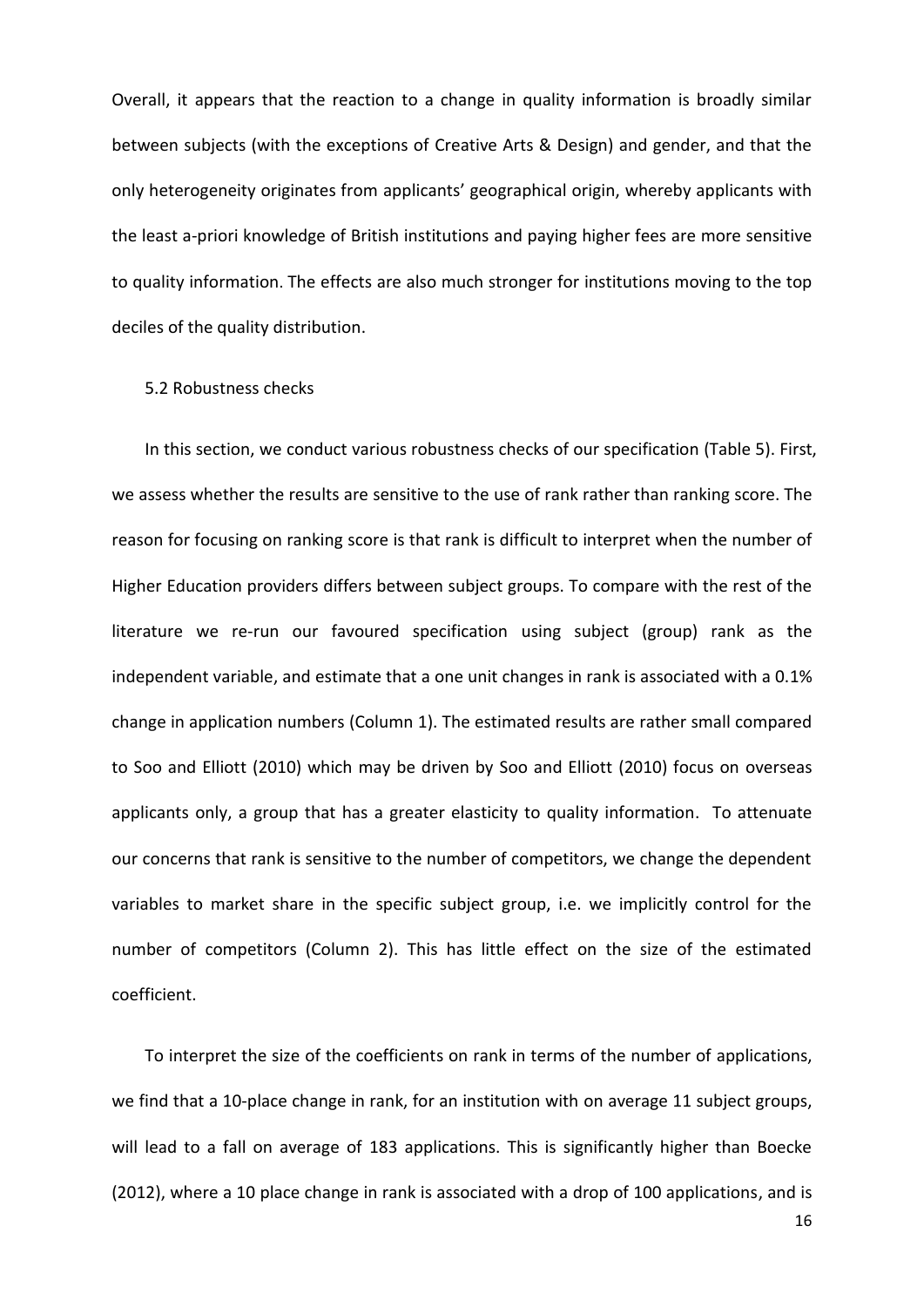consistent with the hypothesis that institutional level analysis on the impact of rankings could be biased due to the fact that they do not account for heterogeneity in the quality of different subjects an institution offers. To further test whether applicants put more weight to the subject or institution-level ranking score, we include both in the model. The results confirm that applicants are more focused on the subject specific quality information. A one standard deviation increase in quality score has a 25% larger effect on number of applications when quality is measured at the department rather than the institution level. This jumps to 50% when ranking score rather than ranking is used as a measure of quality. This is consistent with the findings of Roberts and Thompson (2007) that applicants are mostly focused on subjects rather than institutions. As such, previous research has largely underestimated the effect of quality information on the decision of applicants.

Finally, as detailed in the institutional set-up, Welsh and Scottish institutions adopted different tuition fees regimes compare to their English counterparts during the period of interest. We re-run our favoured specification using English institutions only (column 5). The estimated coefficient remains very stable and marginally increases to 4.5%, for a one standard deviation change in ranking score.

#### **VI. Conclusion**

Do prospective students care about league Tables? Using data from the UK which allow us to observe all applications and detailed information on ranking scores at the subject level, we find that a one standard deviation improvement in the subject-level ranking score increases the number of applications by 4.3% in our favoured specification. The underlying information of the ranking score became more important, as the maximum number of choices allowed per applicant was curtailed, and for better ranked faculties. This is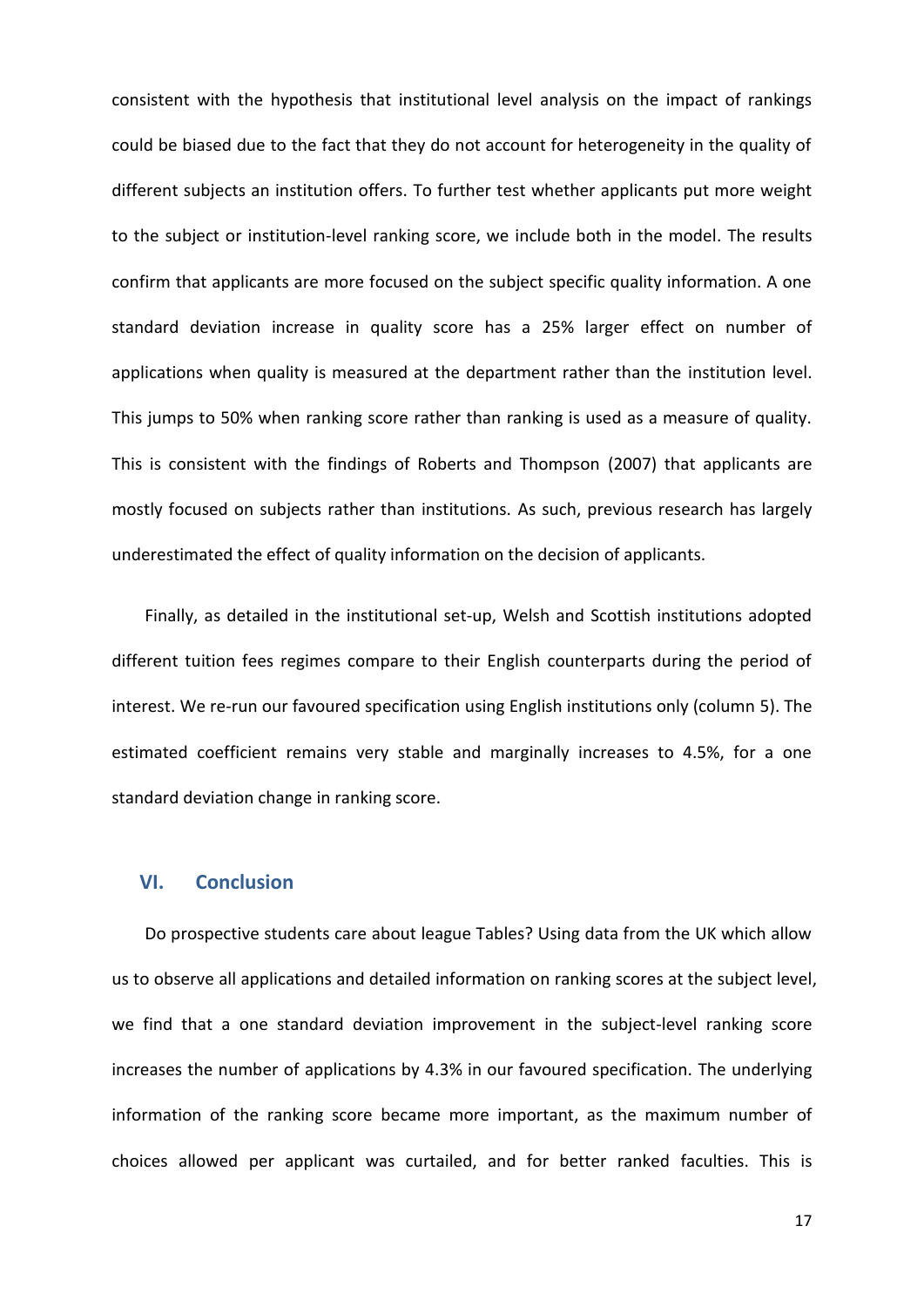consistent with previous findings that change in quality matters especially at the top. We find weak evidence of heterogeneity by subject groups but noticeable differences by prospective students' geographic origin. Non-British applicants, especially those paying the highest tuition fees, are four times more sensitive to information on the quality of the higher education. Finally, previous research, by focusing on institution level ranking, has underestimated the effect of league tables on applications; applicants are 50% more sensitive to information at the department level than at the university level.

Should institution care about their ranking? We now conduct some back of the envelope calculations to assess the size of the reported effects for an average institution. For the period covered in the data, numbers of home and EU students at each university were controlled and the only free market was for overseas students (assuming no visa restriction). An improvement in the Guardian ranking score of one standard deviation would lead to a 7.4% change in overseas applications, or 10.5 additional applications from overseas students per faculty, at the mean. With a conversion rate of 17% (computed from UCAS report), this loosely translates to an additional two students enrolled and £20,000 additional revenue per subject group, which does not appear very substantial. However, recent reforms have eliminated the caps on number of home students. Taking our overall estimates, the average 4.3% change in applications for a one standard deviation improvement in Guardian ranking score represents an additional 60 applications received by faculty. Given the current level of tuition fees and a conversion rate of applications to students of 20%, this loosely translates into a change in income of £108,000 for each subject group per year or £1,512,000 per institution, on average, or roughly a 1% increase in income<sup>17</sup>. The direct immediate impact on an institution's budget from variation in Guardian ranking score thus appears quite limited.

**.** 

 $17$  The average institutional income is £168 million in the 2010/11 academic year (HESA).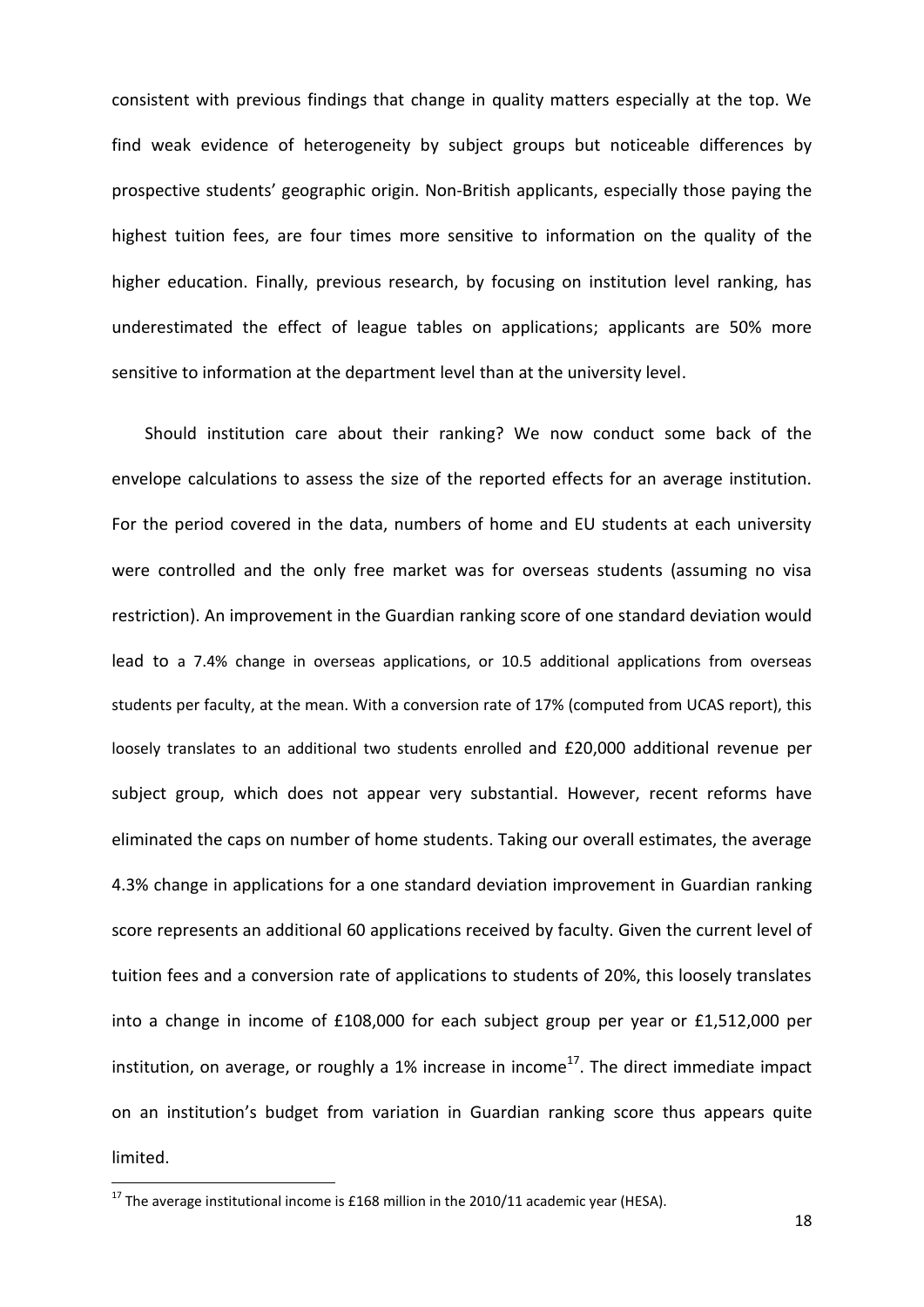#### **References**

- Bathmaker, A.M. (2003) The Expansion of Higher Education: A Consideration of Control, Funding and Quality IN Bartlett, S. and Burton, D. (eds) Education Studies. Essential Issues*,* London: Sage, pp.169-189
- Bowman, N. A., and Bastedo, M. N. (2009) Getting on the Front Page: Organizational Reputation, Status Signals, and the Impact of U.S. News and World Report on Student Decisions. *Research in Higher Education*, 50, 415-436
- [Broecke, S.](http://pure.rhul.ac.uk/portal/en/persons/stijn-broecke(9b35e2e8-ec4b-41d3-8849-49954ddb36b8).html) (2012). [University](http://pure.rhul.ac.uk/portal/en/publications/empirical-essays-in-the-economics-of-education(33d88581-f390-44f5-b43c-aeb9f62ae771).html) rankings: do they matter in the UK?, *Education Economics*, 20, 1-25
- Chevalier, A. (2014) Does Higher Education Quality Matter in the UK?, *Research in Labor Economics*, 40, 257-292
- Dearden, L., Fitzsimons, E., and Wyness, G. (2011) The Impact of Tuition Fees and Support on University Participation in the UK. IFS Working Papers, W11/17
- Gibbons, S., Neumayer, E., and Perkins, R. (2013) Student satisfaction, league tables and university applications, Spatial Economics Research Centre SERCDP0142, London School of Economics
- Griffth, A., and Rask, K. (2007) The influence of the U.S. News and World Report collegiate rankings on the matriculation decision of high-ability students: 1995-2004. *Economics of Education Review*, 26, 244-255
- Gunn, R., and Hill, S. (2008) The Impact of League Tables on University Application Rates. *Higher Education Quarterly*, 62(3), 273 – 296
- HEFCE (2008) Counting what is measured or measuring what counts? League tables and their impact on higher education institutions in England. April 2008/14. Issue Paper.

19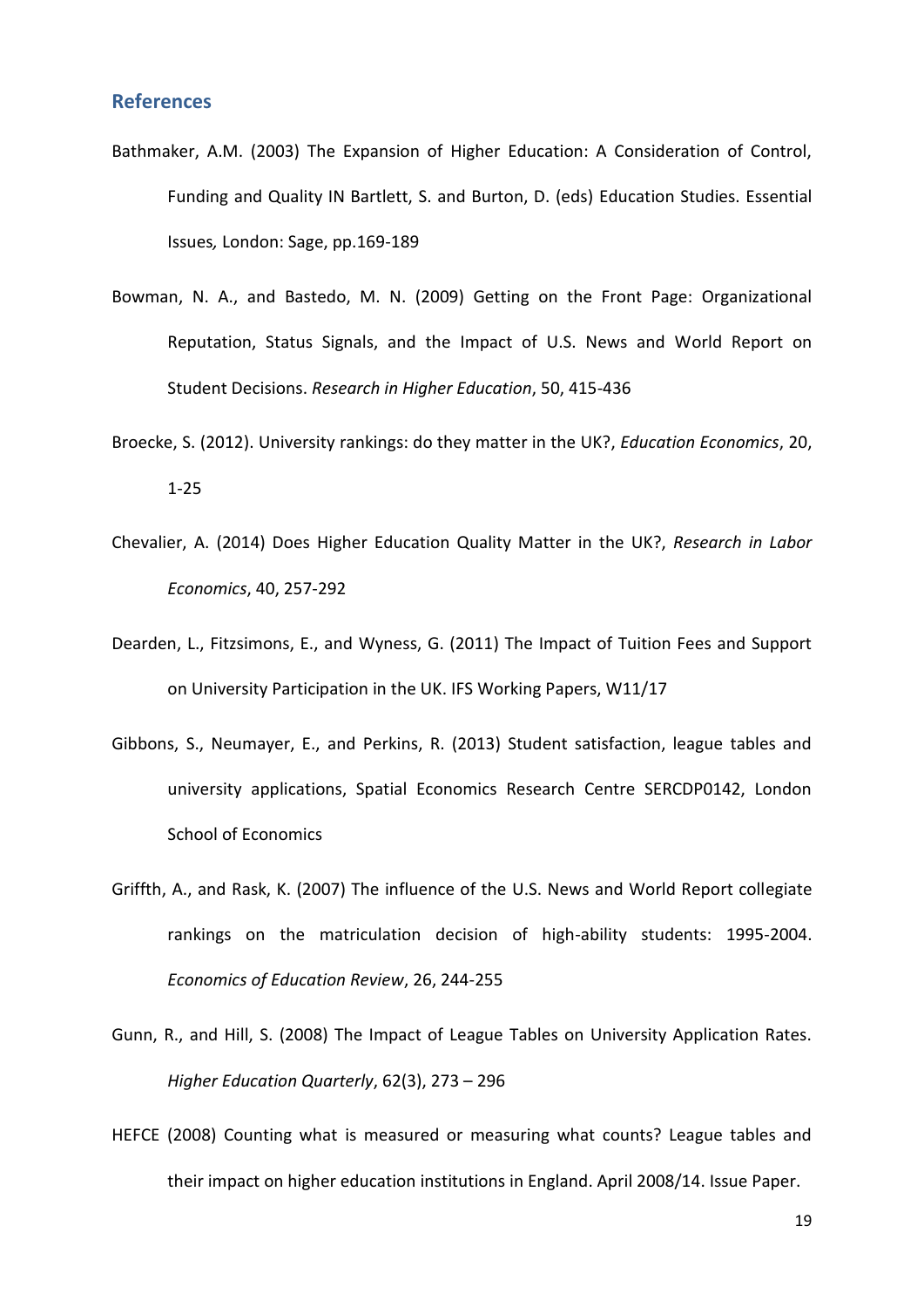HEFCE (2010) Guide to funding: How HEFCE allocates its funds. September 2010/24

- Luca, M., and Smith, J. (2013) Salience in Quality Disclosure: Evidence from the U.S. News College Rankings, *Journal of Economics and Management Strategy*, 22(1), 58 – 77
- Monks, J., and Ehrenberg, R. G. (1999) The Impact of U.S. News & World Report College Rankings on Admission Outcomes and Pricing Policies at Selective Private Institutions. *Change*, 31(6), 42-51
- Roberts, D. and Thompson, L. (2007) University League Tables and the Impact on Student Recruitment, Reputation Management for Universities, Working Paper Series No. 2
- Sauder, M., and Lancaster, R. (2006) Do Rankings Matter? The Effects of U.S. News & World Report Rankings on the Admissions Process of Law Schools. *Law & Society Review*, 40, 105-134
- Soo, K. T. (2013) Does anyone use information from university rankings? *Education Economics*, 21(2), 176-190
- Soo, K. T., and Elliott, C. (2010) Does price matter? Overseas students in UK higher education. *Economics of Education Review*, 29, 553-565

Times Higher Education Supplement, (2012). Satisfaction and its discontents

- Universities UK. (2011) Higher education in facts and figures http://www.universitiesuk.ac.uk/Publications/Documents/HigherEducationInFactsA ndFiguresSummer2011.pdf
- Wyness, G. (2010) Policy Changes in UK Higher Education Funding, 1963-2009. Institute of Education, Department of Quantitative Social Science (DoQSS) Working paper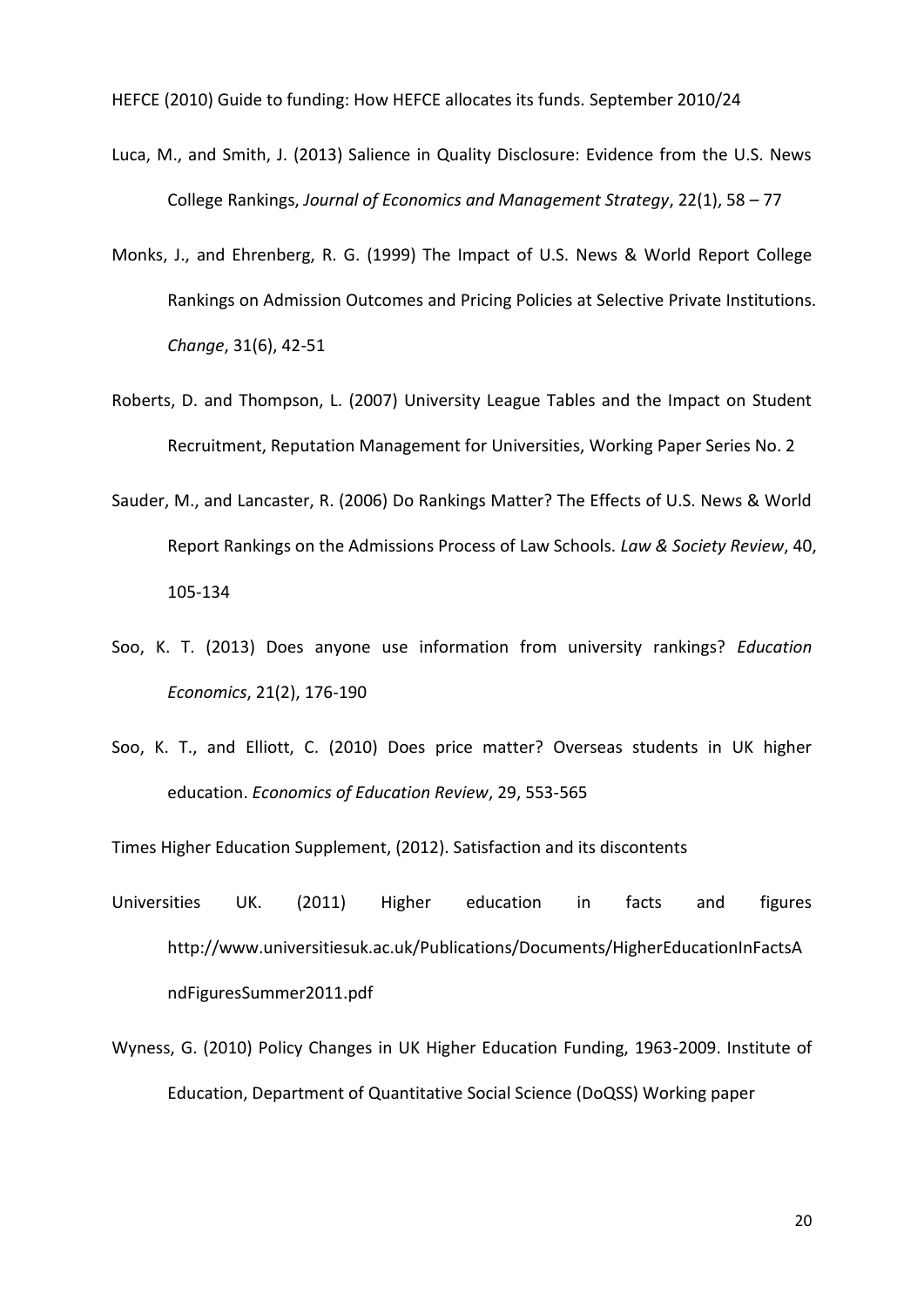#### **Table 1 Descriptive Statistics**

|                                                     | Variable                                             | Mean    | Std. Dev. | <b>Observations</b> |
|-----------------------------------------------------|------------------------------------------------------|---------|-----------|---------------------|
| <b>Number of applications (institutional level)</b> | 16744.72                                             | 2343.73 | 10753     |                     |
|                                                     | Number of applications (faculty/subject-group level) | 1389.52 | 354.00    | 10753               |
| By applicants' domiciles                            | UK                                                   | 1178.42 | 309.09    | 10726               |
|                                                     | EU (excl. UK)                                        | 95.41   | 48.61     | 9706                |
|                                                     | Non FU                                               | 142.71  | 61.10     | 9641                |
| By gender                                           | Male                                                 | 705.22  | 157.73    | 9532                |
|                                                     | Female                                               | 812.63  | 246.53    | 9840                |
| Guardian (subject group-level) ranking score        | 62.84                                                | 8.19    | 10753     |                     |
|                                                     |                                                      |         |           |                     |

Note: Cells report the average application numbers figures for institutions with available institution/subject-level ranking information (more specifically, there are 127 institutions with available institution-level ranking information, and 162 institutions with available subject group-level ranking information).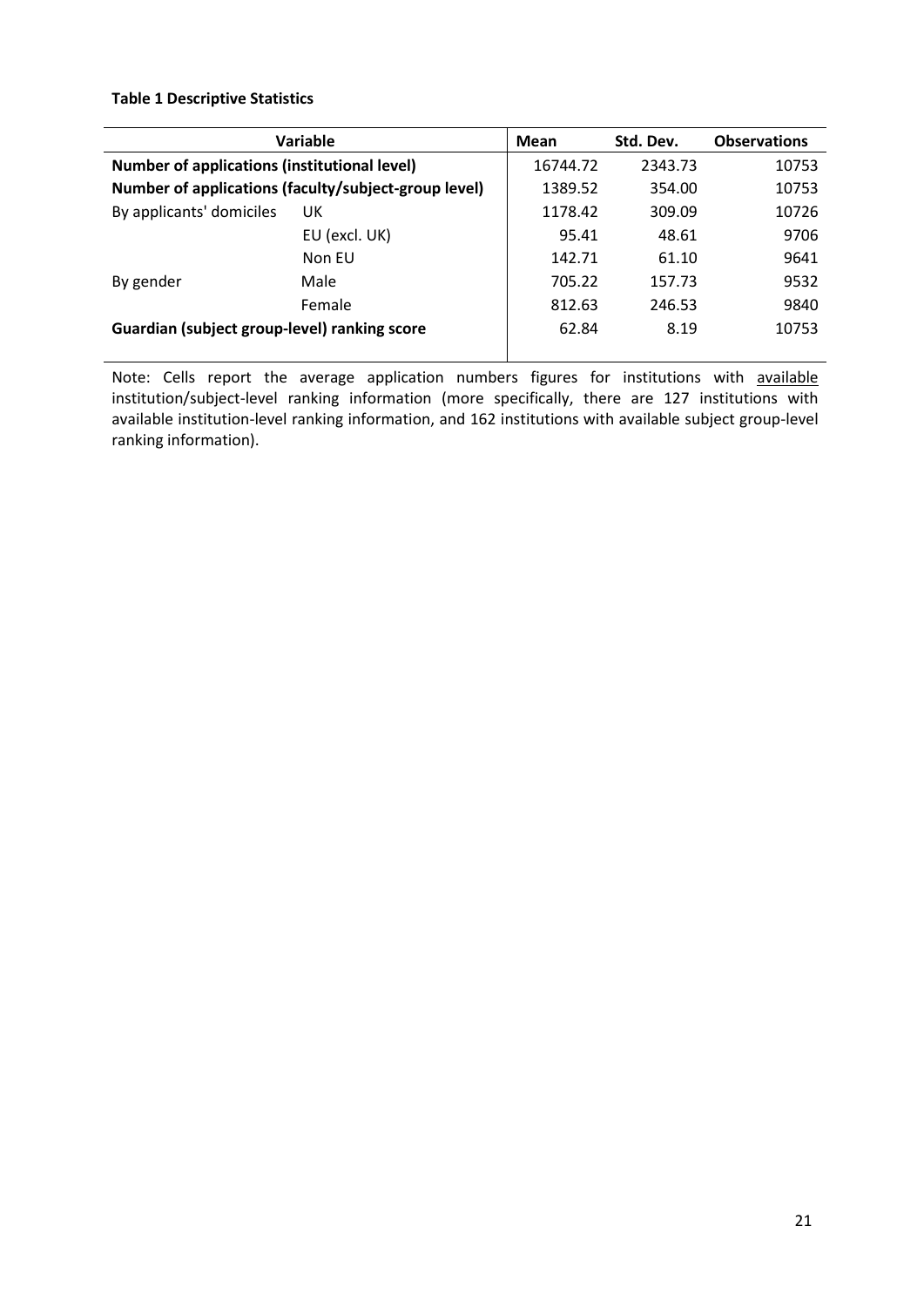|                                        | In (applications by faculty) |            |                    |  |  |  |
|----------------------------------------|------------------------------|------------|--------------------|--|--|--|
| <b>VARIABLES</b>                       | (1)                          | (2)        | (3)                |  |  |  |
|                                        |                              |            |                    |  |  |  |
| ranking score (standardised)           | $0.042***$                   | $0.042***$ | $0.043***$         |  |  |  |
|                                        | (0.008)                      | (0.008)    | (0.008)            |  |  |  |
| year dummies                           | х                            |            |                    |  |  |  |
| linear trend                           |                              | X          | X                  |  |  |  |
| post top-up fees                       |                              | X          | X                  |  |  |  |
| 5 choices per applicant max            |                              | X          | X                  |  |  |  |
| institution specific trends            |                              |            | X                  |  |  |  |
| Constant                               | 6.639***                     | 6.546***   | 6.546***           |  |  |  |
|                                        | (0.015)                      | (0.016)    | (0.005)            |  |  |  |
|                                        |                              |            |                    |  |  |  |
| <b>Observations</b>                    | 10,753                       | 10,753     | 10,753             |  |  |  |
| Number of groups                       | 1,554                        | 1,554      | 1,554              |  |  |  |
| Adjusted R-squared                     | 0.124                        | 0.120      | 0.207              |  |  |  |
|                                        |                              |            |                    |  |  |  |
| F test for institution specific trends |                              |            | 1923.60            |  |  |  |
| (p-value)                              |                              |            | (0.0000)<br>$\sim$ |  |  |  |

### **Table 2: Fixed effects model – Guardian (subject group-level) ranking score and log applications numbers**

Note: "Number of groups" refers to observations by institution and subject groups. Degrees of freedom for the F tests are (3, 161). Robust standard errors, clustered at the institution level. \*\*\* p<0.01, \*\* p<0.05, \* p<0.1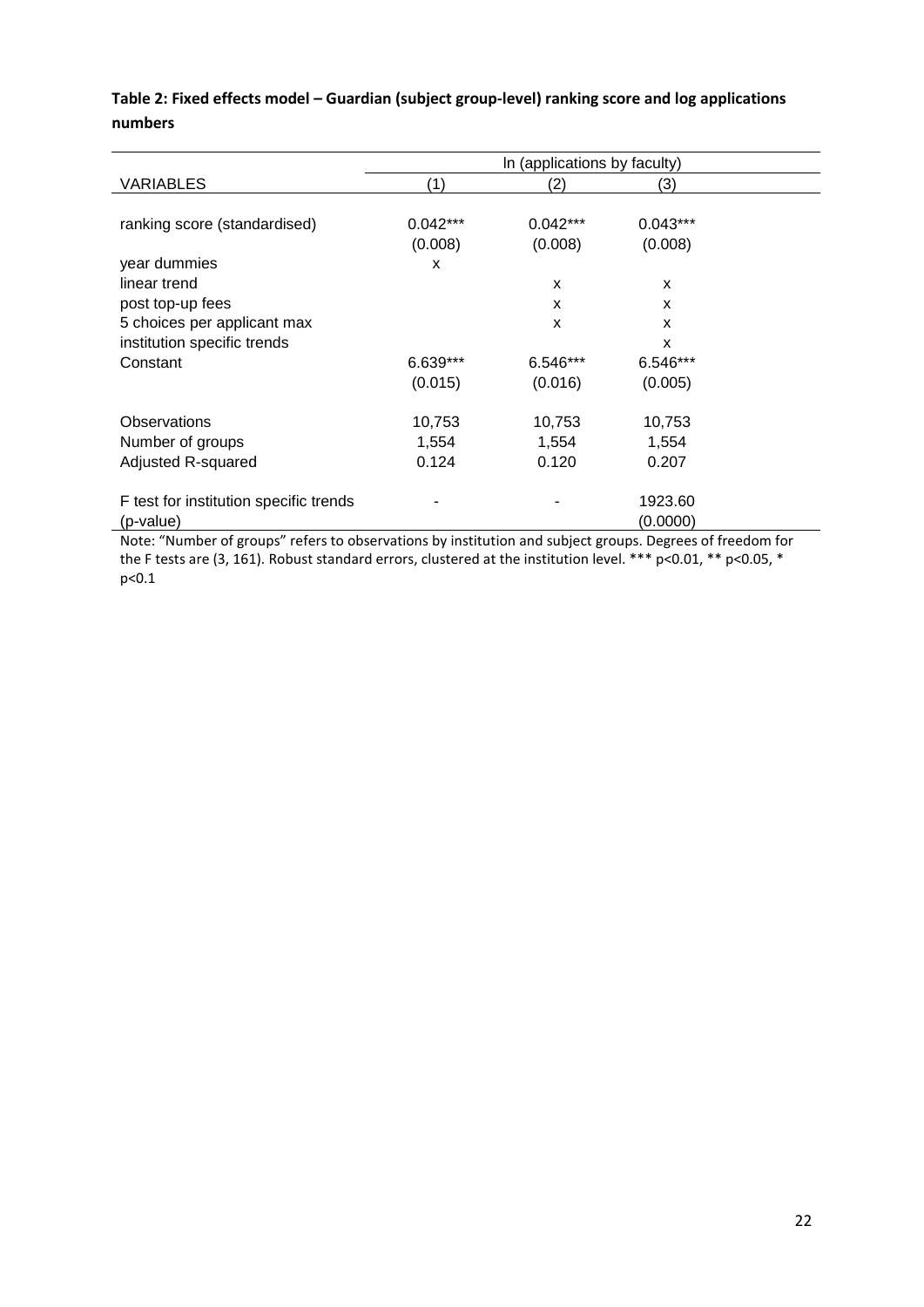|                                                                            | In (applications by faculty) |                          |                          | In (applications by faculty and<br>applicant group) |
|----------------------------------------------------------------------------|------------------------------|--------------------------|--------------------------|-----------------------------------------------------|
| VARIABLES                                                                  | (1)                          | (2)                      | (3)                      | (4)                                                 |
| ranking score (standardised)                                               | $0.032**$<br>(0.014)         | 0.023<br>(0.017)         | $0.018*$<br>(0.009)      | $0.050***$<br>(0.008)                               |
| ranking score x post top-up fees                                           | 0.0024<br>(0.013)            |                          |                          |                                                     |
| post top-up fees                                                           | $-0.135***$<br>(0.017)       |                          | $-0.174***$<br>(0.015)   | $-0.174***$<br>(0.015)                              |
| ranking score x 5 choices                                                  | $0.024**$<br>(0.010)         |                          |                          |                                                     |
| 5 choices per applicant                                                    | $-0.215***$<br>(0.013)       |                          | $-0.262***$<br>(0.014)   | $-0.262***$<br>(0.014)                              |
| 2005 x ranking score                                                       |                              | 0.020<br>(0.017)         |                          |                                                     |
| 2006 x ranking score                                                       |                              | 0.002<br>(0.016)         |                          |                                                     |
| 2007 x ranking score                                                       |                              | 0.023<br>(0.018)         |                          |                                                     |
| 2008 x ranking score                                                       |                              | $0.047***$<br>(0.018)    |                          |                                                     |
| 2009 x ranking score                                                       |                              | $0.043**$<br>(0.020)     |                          |                                                     |
| 2010 x ranking score                                                       |                              | 0.025<br>(0.022)         |                          |                                                     |
| 2011 x ranking score                                                       |                              | 0.022<br>(0.025)         |                          |                                                     |
| EU (ex UK) x ranking score                                                 |                              |                          | $0.040***$<br>(0.014)    |                                                     |
| Non EU x ranking score                                                     |                              |                          | $0.056***$<br>(0.013)    |                                                     |
| female x ranking score                                                     |                              |                          |                          | $-0.003$<br>(0.006)                                 |
| Institution specific trends<br>Constant                                    | x<br>6.546***<br>(0.004)     | х<br>6.593***<br>(0.010) | x<br>3.709***<br>(0.004) | x<br>3.710***<br>(0.004)                            |
| Observations                                                               | 10,753                       | 10,753                   | 61,500                   | 61,500                                              |
| Number of groups<br>Adjusted R2                                            | 1,554<br>0.208               | 1,554<br>0.212           | 9,126<br>0.128           | 9,126<br>0.127                                      |
| F test for: year x ranking score<br>(p-value)<br>Chow test for: domicile x |                              | 2.66<br>(0.012)          |                          |                                                     |
| ranking score<br>(p-value)                                                 |                              |                          | 11.93<br>(0.0000)        |                                                     |

### **Table 3: Heterogeneity in the effect of Guardian (subject group-level) ranking score by institutional regime and applicants' type**

Note: "Number of groups" refers to observations by institution and subject groups (and domicile and gender in column (3) and column (4). Controls for applicants' domiciles (UK, EU(ex UK), Non EU) and gender are included in column (3) and column (4). 2004 is the baseline year in column 5. The degrees of freedom for the F-test are (7, 161). Robust standard errors in parentheses, clustered at institution levels. \*\*\* p<0.01, \*\* p<0.05, \* p<0.1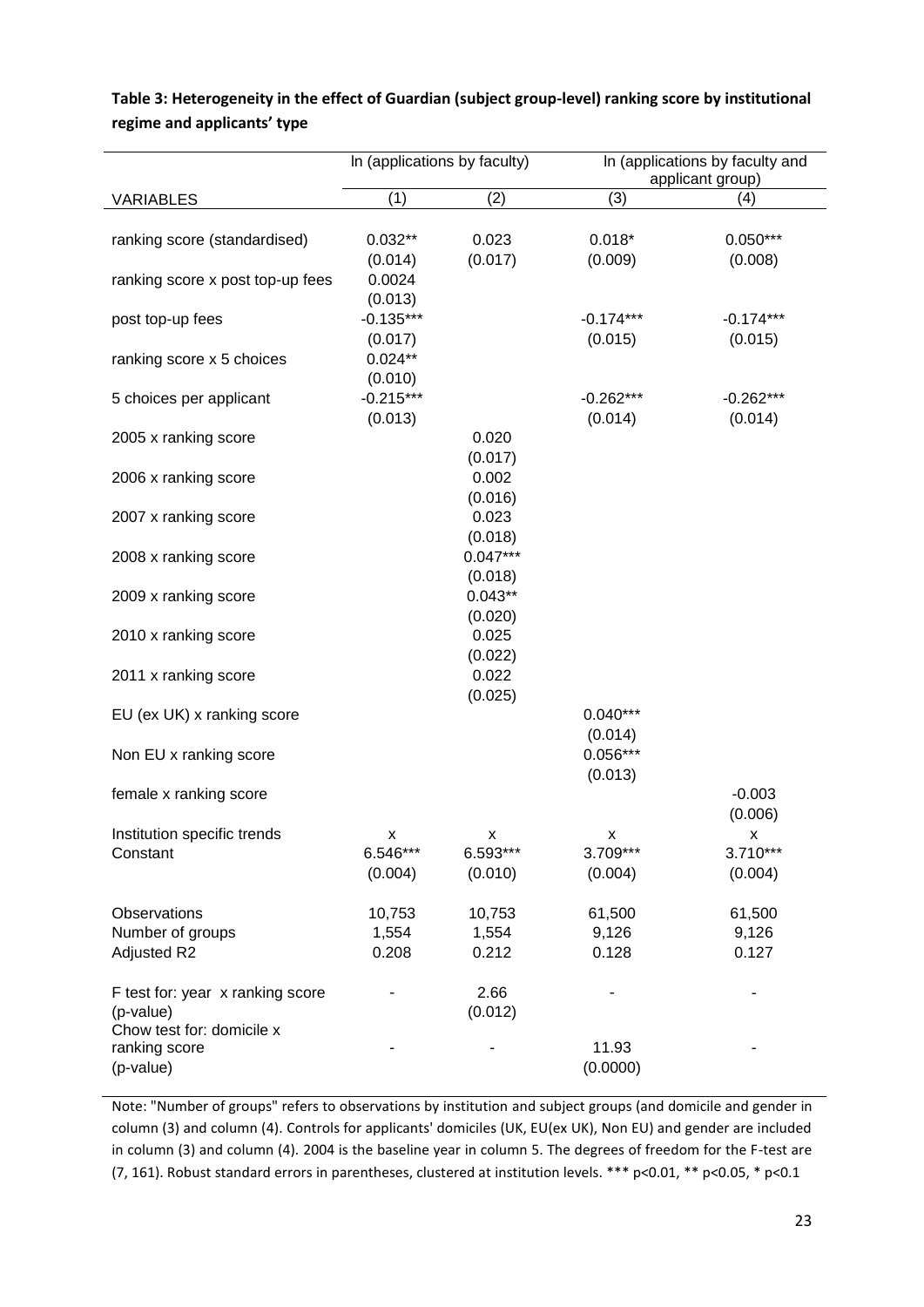| <b>VARIABLES</b><br>In (applications per faculty)<br>$0.093**$<br>ranking score (standardised)<br>$0.044*$<br>(0.024)<br>(0.038)<br>Group A Medicine & Dentistry x ranking score<br>$-0.023$<br>(0.031)<br>Group B Subjects allied to Medicine x ranking score<br>$-0.047$<br>(0.032)<br>$-0.018$<br>Group C Biological Sciences x ranking score<br>(0.025)<br>$-0.086$<br>Group D Vet Sci, Ag & related x ranking score<br>(0.065)<br>Group F Physical Sciences x ranking score<br>$-0.006$<br>(0.036)<br>Group G Mathematical & Comp Sci x ranking score<br>0.013<br>(0.030)<br>Group H Engineering x ranking score<br>$-0.000$<br>(0.033)<br>Group J Technologies x ranking score<br>$-0.012$<br>(0.080)<br>Group K Architecture, Build & Plan x ranking score<br>0.067<br>(0.055)<br>0.035<br>Group M Law x ranking score<br>(0.031)<br>0.029<br>Group N Business & Admin studies x ranking score<br>(0.031)<br>0.021<br>Group P Mass Comms x ranking score<br>(0.040)<br>Group Q Languages and Linguistics x ranking score<br>$-0.021$<br>(0.029)<br>Group V Hist & Philosophical studies x ranking score<br>0.014<br>(0.031)<br>$-0.068*$<br>Group W Creative Arts & Design x ranking score<br>(0.036)<br>0.074<br>Group X Education x ranking score<br>(0.073)<br>number of institutions (per subject group) /100<br>0.005<br>(0.157)<br>ranking score x number of institutions / 100<br>$-0.054$<br>(0.037)<br>post top-up fees<br>x<br>X<br>5 choices per application max<br>X<br>X<br>institution specific trends<br>X<br>x<br>Constant<br>6.546***<br>6.542***<br>(0.145)<br>(0.005)<br>Observations<br>10,753<br>10,753<br>Number of groups<br>1,554<br>1,554<br>Adjusted R-squared<br>0.210<br>0.207<br>F test of Subject Groups x ranking score<br>1.79 |           |          |  |
|-----------------------------------------------------------------------------------------------------------------------------------------------------------------------------------------------------------------------------------------------------------------------------------------------------------------------------------------------------------------------------------------------------------------------------------------------------------------------------------------------------------------------------------------------------------------------------------------------------------------------------------------------------------------------------------------------------------------------------------------------------------------------------------------------------------------------------------------------------------------------------------------------------------------------------------------------------------------------------------------------------------------------------------------------------------------------------------------------------------------------------------------------------------------------------------------------------------------------------------------------------------------------------------------------------------------------------------------------------------------------------------------------------------------------------------------------------------------------------------------------------------------------------------------------------------------------------------------------------------------------------------------------------------------------------------------------------------------------------------------------------------------------|-----------|----------|--|
|                                                                                                                                                                                                                                                                                                                                                                                                                                                                                                                                                                                                                                                                                                                                                                                                                                                                                                                                                                                                                                                                                                                                                                                                                                                                                                                                                                                                                                                                                                                                                                                                                                                                                                                                                                       |           |          |  |
|                                                                                                                                                                                                                                                                                                                                                                                                                                                                                                                                                                                                                                                                                                                                                                                                                                                                                                                                                                                                                                                                                                                                                                                                                                                                                                                                                                                                                                                                                                                                                                                                                                                                                                                                                                       |           |          |  |
|                                                                                                                                                                                                                                                                                                                                                                                                                                                                                                                                                                                                                                                                                                                                                                                                                                                                                                                                                                                                                                                                                                                                                                                                                                                                                                                                                                                                                                                                                                                                                                                                                                                                                                                                                                       |           |          |  |
|                                                                                                                                                                                                                                                                                                                                                                                                                                                                                                                                                                                                                                                                                                                                                                                                                                                                                                                                                                                                                                                                                                                                                                                                                                                                                                                                                                                                                                                                                                                                                                                                                                                                                                                                                                       |           |          |  |
|                                                                                                                                                                                                                                                                                                                                                                                                                                                                                                                                                                                                                                                                                                                                                                                                                                                                                                                                                                                                                                                                                                                                                                                                                                                                                                                                                                                                                                                                                                                                                                                                                                                                                                                                                                       |           |          |  |
|                                                                                                                                                                                                                                                                                                                                                                                                                                                                                                                                                                                                                                                                                                                                                                                                                                                                                                                                                                                                                                                                                                                                                                                                                                                                                                                                                                                                                                                                                                                                                                                                                                                                                                                                                                       |           |          |  |
|                                                                                                                                                                                                                                                                                                                                                                                                                                                                                                                                                                                                                                                                                                                                                                                                                                                                                                                                                                                                                                                                                                                                                                                                                                                                                                                                                                                                                                                                                                                                                                                                                                                                                                                                                                       |           |          |  |
|                                                                                                                                                                                                                                                                                                                                                                                                                                                                                                                                                                                                                                                                                                                                                                                                                                                                                                                                                                                                                                                                                                                                                                                                                                                                                                                                                                                                                                                                                                                                                                                                                                                                                                                                                                       |           |          |  |
|                                                                                                                                                                                                                                                                                                                                                                                                                                                                                                                                                                                                                                                                                                                                                                                                                                                                                                                                                                                                                                                                                                                                                                                                                                                                                                                                                                                                                                                                                                                                                                                                                                                                                                                                                                       |           |          |  |
|                                                                                                                                                                                                                                                                                                                                                                                                                                                                                                                                                                                                                                                                                                                                                                                                                                                                                                                                                                                                                                                                                                                                                                                                                                                                                                                                                                                                                                                                                                                                                                                                                                                                                                                                                                       |           |          |  |
|                                                                                                                                                                                                                                                                                                                                                                                                                                                                                                                                                                                                                                                                                                                                                                                                                                                                                                                                                                                                                                                                                                                                                                                                                                                                                                                                                                                                                                                                                                                                                                                                                                                                                                                                                                       |           |          |  |
|                                                                                                                                                                                                                                                                                                                                                                                                                                                                                                                                                                                                                                                                                                                                                                                                                                                                                                                                                                                                                                                                                                                                                                                                                                                                                                                                                                                                                                                                                                                                                                                                                                                                                                                                                                       |           |          |  |
|                                                                                                                                                                                                                                                                                                                                                                                                                                                                                                                                                                                                                                                                                                                                                                                                                                                                                                                                                                                                                                                                                                                                                                                                                                                                                                                                                                                                                                                                                                                                                                                                                                                                                                                                                                       |           |          |  |
|                                                                                                                                                                                                                                                                                                                                                                                                                                                                                                                                                                                                                                                                                                                                                                                                                                                                                                                                                                                                                                                                                                                                                                                                                                                                                                                                                                                                                                                                                                                                                                                                                                                                                                                                                                       |           |          |  |
|                                                                                                                                                                                                                                                                                                                                                                                                                                                                                                                                                                                                                                                                                                                                                                                                                                                                                                                                                                                                                                                                                                                                                                                                                                                                                                                                                                                                                                                                                                                                                                                                                                                                                                                                                                       |           |          |  |
|                                                                                                                                                                                                                                                                                                                                                                                                                                                                                                                                                                                                                                                                                                                                                                                                                                                                                                                                                                                                                                                                                                                                                                                                                                                                                                                                                                                                                                                                                                                                                                                                                                                                                                                                                                       |           |          |  |
|                                                                                                                                                                                                                                                                                                                                                                                                                                                                                                                                                                                                                                                                                                                                                                                                                                                                                                                                                                                                                                                                                                                                                                                                                                                                                                                                                                                                                                                                                                                                                                                                                                                                                                                                                                       |           |          |  |
|                                                                                                                                                                                                                                                                                                                                                                                                                                                                                                                                                                                                                                                                                                                                                                                                                                                                                                                                                                                                                                                                                                                                                                                                                                                                                                                                                                                                                                                                                                                                                                                                                                                                                                                                                                       |           |          |  |
|                                                                                                                                                                                                                                                                                                                                                                                                                                                                                                                                                                                                                                                                                                                                                                                                                                                                                                                                                                                                                                                                                                                                                                                                                                                                                                                                                                                                                                                                                                                                                                                                                                                                                                                                                                       |           |          |  |
|                                                                                                                                                                                                                                                                                                                                                                                                                                                                                                                                                                                                                                                                                                                                                                                                                                                                                                                                                                                                                                                                                                                                                                                                                                                                                                                                                                                                                                                                                                                                                                                                                                                                                                                                                                       |           |          |  |
|                                                                                                                                                                                                                                                                                                                                                                                                                                                                                                                                                                                                                                                                                                                                                                                                                                                                                                                                                                                                                                                                                                                                                                                                                                                                                                                                                                                                                                                                                                                                                                                                                                                                                                                                                                       |           |          |  |
|                                                                                                                                                                                                                                                                                                                                                                                                                                                                                                                                                                                                                                                                                                                                                                                                                                                                                                                                                                                                                                                                                                                                                                                                                                                                                                                                                                                                                                                                                                                                                                                                                                                                                                                                                                       |           |          |  |
|                                                                                                                                                                                                                                                                                                                                                                                                                                                                                                                                                                                                                                                                                                                                                                                                                                                                                                                                                                                                                                                                                                                                                                                                                                                                                                                                                                                                                                                                                                                                                                                                                                                                                                                                                                       |           |          |  |
|                                                                                                                                                                                                                                                                                                                                                                                                                                                                                                                                                                                                                                                                                                                                                                                                                                                                                                                                                                                                                                                                                                                                                                                                                                                                                                                                                                                                                                                                                                                                                                                                                                                                                                                                                                       |           |          |  |
|                                                                                                                                                                                                                                                                                                                                                                                                                                                                                                                                                                                                                                                                                                                                                                                                                                                                                                                                                                                                                                                                                                                                                                                                                                                                                                                                                                                                                                                                                                                                                                                                                                                                                                                                                                       |           |          |  |
|                                                                                                                                                                                                                                                                                                                                                                                                                                                                                                                                                                                                                                                                                                                                                                                                                                                                                                                                                                                                                                                                                                                                                                                                                                                                                                                                                                                                                                                                                                                                                                                                                                                                                                                                                                       |           |          |  |
|                                                                                                                                                                                                                                                                                                                                                                                                                                                                                                                                                                                                                                                                                                                                                                                                                                                                                                                                                                                                                                                                                                                                                                                                                                                                                                                                                                                                                                                                                                                                                                                                                                                                                                                                                                       |           |          |  |
|                                                                                                                                                                                                                                                                                                                                                                                                                                                                                                                                                                                                                                                                                                                                                                                                                                                                                                                                                                                                                                                                                                                                                                                                                                                                                                                                                                                                                                                                                                                                                                                                                                                                                                                                                                       |           |          |  |
|                                                                                                                                                                                                                                                                                                                                                                                                                                                                                                                                                                                                                                                                                                                                                                                                                                                                                                                                                                                                                                                                                                                                                                                                                                                                                                                                                                                                                                                                                                                                                                                                                                                                                                                                                                       |           |          |  |
|                                                                                                                                                                                                                                                                                                                                                                                                                                                                                                                                                                                                                                                                                                                                                                                                                                                                                                                                                                                                                                                                                                                                                                                                                                                                                                                                                                                                                                                                                                                                                                                                                                                                                                                                                                       |           |          |  |
|                                                                                                                                                                                                                                                                                                                                                                                                                                                                                                                                                                                                                                                                                                                                                                                                                                                                                                                                                                                                                                                                                                                                                                                                                                                                                                                                                                                                                                                                                                                                                                                                                                                                                                                                                                       |           |          |  |
|                                                                                                                                                                                                                                                                                                                                                                                                                                                                                                                                                                                                                                                                                                                                                                                                                                                                                                                                                                                                                                                                                                                                                                                                                                                                                                                                                                                                                                                                                                                                                                                                                                                                                                                                                                       |           |          |  |
|                                                                                                                                                                                                                                                                                                                                                                                                                                                                                                                                                                                                                                                                                                                                                                                                                                                                                                                                                                                                                                                                                                                                                                                                                                                                                                                                                                                                                                                                                                                                                                                                                                                                                                                                                                       |           |          |  |
|                                                                                                                                                                                                                                                                                                                                                                                                                                                                                                                                                                                                                                                                                                                                                                                                                                                                                                                                                                                                                                                                                                                                                                                                                                                                                                                                                                                                                                                                                                                                                                                                                                                                                                                                                                       |           |          |  |
|                                                                                                                                                                                                                                                                                                                                                                                                                                                                                                                                                                                                                                                                                                                                                                                                                                                                                                                                                                                                                                                                                                                                                                                                                                                                                                                                                                                                                                                                                                                                                                                                                                                                                                                                                                       |           |          |  |
|                                                                                                                                                                                                                                                                                                                                                                                                                                                                                                                                                                                                                                                                                                                                                                                                                                                                                                                                                                                                                                                                                                                                                                                                                                                                                                                                                                                                                                                                                                                                                                                                                                                                                                                                                                       |           |          |  |
|                                                                                                                                                                                                                                                                                                                                                                                                                                                                                                                                                                                                                                                                                                                                                                                                                                                                                                                                                                                                                                                                                                                                                                                                                                                                                                                                                                                                                                                                                                                                                                                                                                                                                                                                                                       |           |          |  |
|                                                                                                                                                                                                                                                                                                                                                                                                                                                                                                                                                                                                                                                                                                                                                                                                                                                                                                                                                                                                                                                                                                                                                                                                                                                                                                                                                                                                                                                                                                                                                                                                                                                                                                                                                                       |           |          |  |
|                                                                                                                                                                                                                                                                                                                                                                                                                                                                                                                                                                                                                                                                                                                                                                                                                                                                                                                                                                                                                                                                                                                                                                                                                                                                                                                                                                                                                                                                                                                                                                                                                                                                                                                                                                       |           |          |  |
|                                                                                                                                                                                                                                                                                                                                                                                                                                                                                                                                                                                                                                                                                                                                                                                                                                                                                                                                                                                                                                                                                                                                                                                                                                                                                                                                                                                                                                                                                                                                                                                                                                                                                                                                                                       |           |          |  |
|                                                                                                                                                                                                                                                                                                                                                                                                                                                                                                                                                                                                                                                                                                                                                                                                                                                                                                                                                                                                                                                                                                                                                                                                                                                                                                                                                                                                                                                                                                                                                                                                                                                                                                                                                                       |           |          |  |
|                                                                                                                                                                                                                                                                                                                                                                                                                                                                                                                                                                                                                                                                                                                                                                                                                                                                                                                                                                                                                                                                                                                                                                                                                                                                                                                                                                                                                                                                                                                                                                                                                                                                                                                                                                       |           |          |  |
|                                                                                                                                                                                                                                                                                                                                                                                                                                                                                                                                                                                                                                                                                                                                                                                                                                                                                                                                                                                                                                                                                                                                                                                                                                                                                                                                                                                                                                                                                                                                                                                                                                                                                                                                                                       |           |          |  |
|                                                                                                                                                                                                                                                                                                                                                                                                                                                                                                                                                                                                                                                                                                                                                                                                                                                                                                                                                                                                                                                                                                                                                                                                                                                                                                                                                                                                                                                                                                                                                                                                                                                                                                                                                                       |           |          |  |
|                                                                                                                                                                                                                                                                                                                                                                                                                                                                                                                                                                                                                                                                                                                                                                                                                                                                                                                                                                                                                                                                                                                                                                                                                                                                                                                                                                                                                                                                                                                                                                                                                                                                                                                                                                       |           |          |  |
|                                                                                                                                                                                                                                                                                                                                                                                                                                                                                                                                                                                                                                                                                                                                                                                                                                                                                                                                                                                                                                                                                                                                                                                                                                                                                                                                                                                                                                                                                                                                                                                                                                                                                                                                                                       |           |          |  |
|                                                                                                                                                                                                                                                                                                                                                                                                                                                                                                                                                                                                                                                                                                                                                                                                                                                                                                                                                                                                                                                                                                                                                                                                                                                                                                                                                                                                                                                                                                                                                                                                                                                                                                                                                                       |           |          |  |
|                                                                                                                                                                                                                                                                                                                                                                                                                                                                                                                                                                                                                                                                                                                                                                                                                                                                                                                                                                                                                                                                                                                                                                                                                                                                                                                                                                                                                                                                                                                                                                                                                                                                                                                                                                       |           |          |  |
|                                                                                                                                                                                                                                                                                                                                                                                                                                                                                                                                                                                                                                                                                                                                                                                                                                                                                                                                                                                                                                                                                                                                                                                                                                                                                                                                                                                                                                                                                                                                                                                                                                                                                                                                                                       |           |          |  |
|                                                                                                                                                                                                                                                                                                                                                                                                                                                                                                                                                                                                                                                                                                                                                                                                                                                                                                                                                                                                                                                                                                                                                                                                                                                                                                                                                                                                                                                                                                                                                                                                                                                                                                                                                                       |           |          |  |
|                                                                                                                                                                                                                                                                                                                                                                                                                                                                                                                                                                                                                                                                                                                                                                                                                                                                                                                                                                                                                                                                                                                                                                                                                                                                                                                                                                                                                                                                                                                                                                                                                                                                                                                                                                       | (p-value) | (0.0363) |  |

#### **Table 4: Heterogeneity in the effect of Guardian (subject group-level) ranking score by subject and number of institutions**

Note: "Group L Social Sciences" is the baseline group in column 1. "Number of groups" refers to observations by institution and subject groups. Degrees of freedom for the F test in column 1 are (16,161). Robust standard errors, clustered at university level in parentheses \*\*\* p<0.01, \*\* p<0.05, \* p<0.1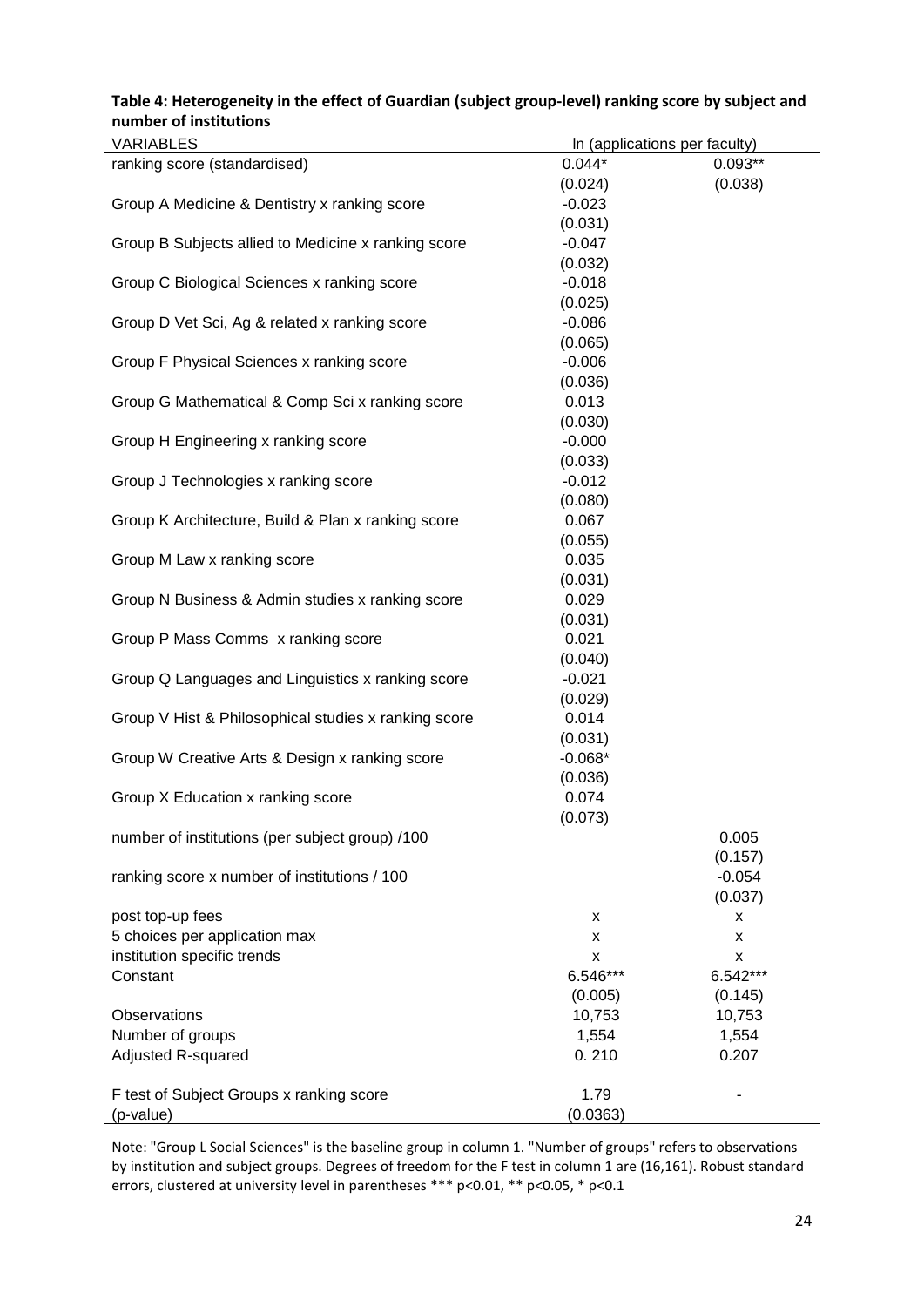# **Table 5 Fixed effect model: subject group/institution rankings and application numbers**

|                             | (1)                                | (2)                                    | (3)                                | (4)                                | (5)                                                |
|-----------------------------|------------------------------------|----------------------------------------|------------------------------------|------------------------------------|----------------------------------------------------|
| <b>VARIABLES</b>            | In<br>(applications<br>by faculty) | In (market<br>share $-$<br>by faculty) | In<br>(applications<br>by faculty) | In<br>(applications<br>by faculty) | In<br>(applications<br>by faculty)<br>England only |
| subject group rank          | $-0.0012***$<br>(0.0003)           | $-0.0012***$<br>(0.0002)               | $-0.0010***$<br>(0.0003)           |                                    |                                                    |
| subject group ranking score |                                    |                                        |                                    | 0.0380***<br>(0.0090)              | $0.0450***$<br>(0.0099)                            |
| institution rank            |                                    |                                        | $-0.0008*$<br>(0.0004)             |                                    |                                                    |
| institution ranking score   |                                    |                                        |                                    | $0.0253*$<br>(0.0144)              |                                                    |
| trend                       | X                                  | X                                      | X                                  | X                                  | X                                                  |
| post top-up fees            | x                                  | X                                      | X                                  | X                                  | X                                                  |
| 5 choices per applicant     | x                                  | X                                      | X                                  | X                                  | X                                                  |
| institution specific trends | x                                  | X                                      | X                                  | X                                  | X                                                  |
| Constant                    | 6.602***                           | $-4.891***$                            | 6.646***                           | 6.553***                           | 6.593***                                           |
|                             | (0.0129)                           | (0.0124)                               | (0.0262)                           | (0.0044)                           | (0.0053)                                           |
| <b>Observations</b>         | 10,753                             | 10,753                                 | 10,434                             | 10,434                             | 8,580                                              |
| Number of groups            | 1,554                              | 1,554                                  | 1,491                              | 1,491                              | 1,222                                              |
| Adjusted R-squared          | 0.204                              | 0.108                                  | 0.199                              | 0.201                              | 0.211                                              |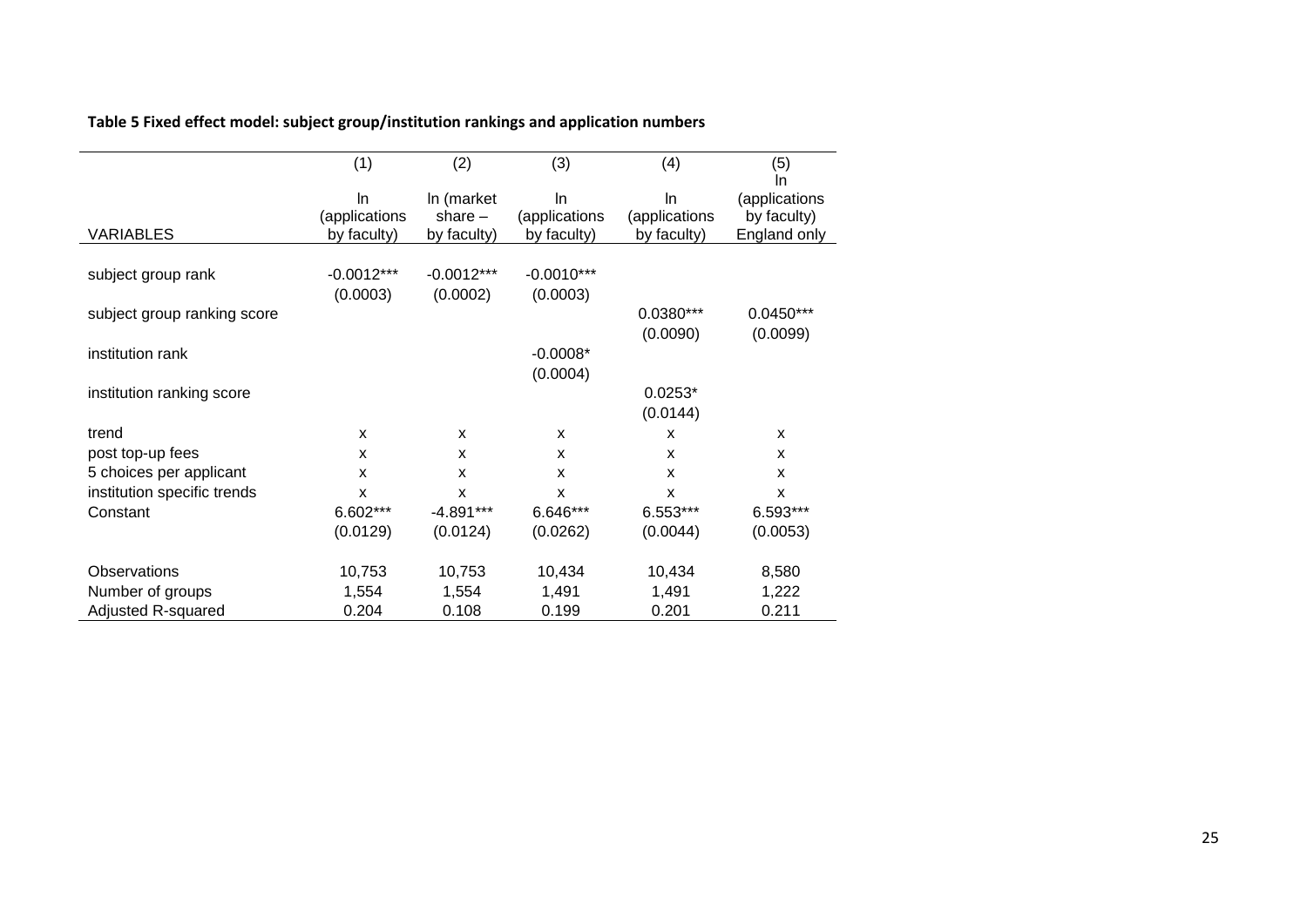

**Figure 1: Number of degree applications by geographic origin: years 2004-2011 (in thousands)**

Source: UCAS 2004-2011

Note: graph based on the total number of degree applications submitted every year, which is the sum of all the choices applicants made on their application forms in that year.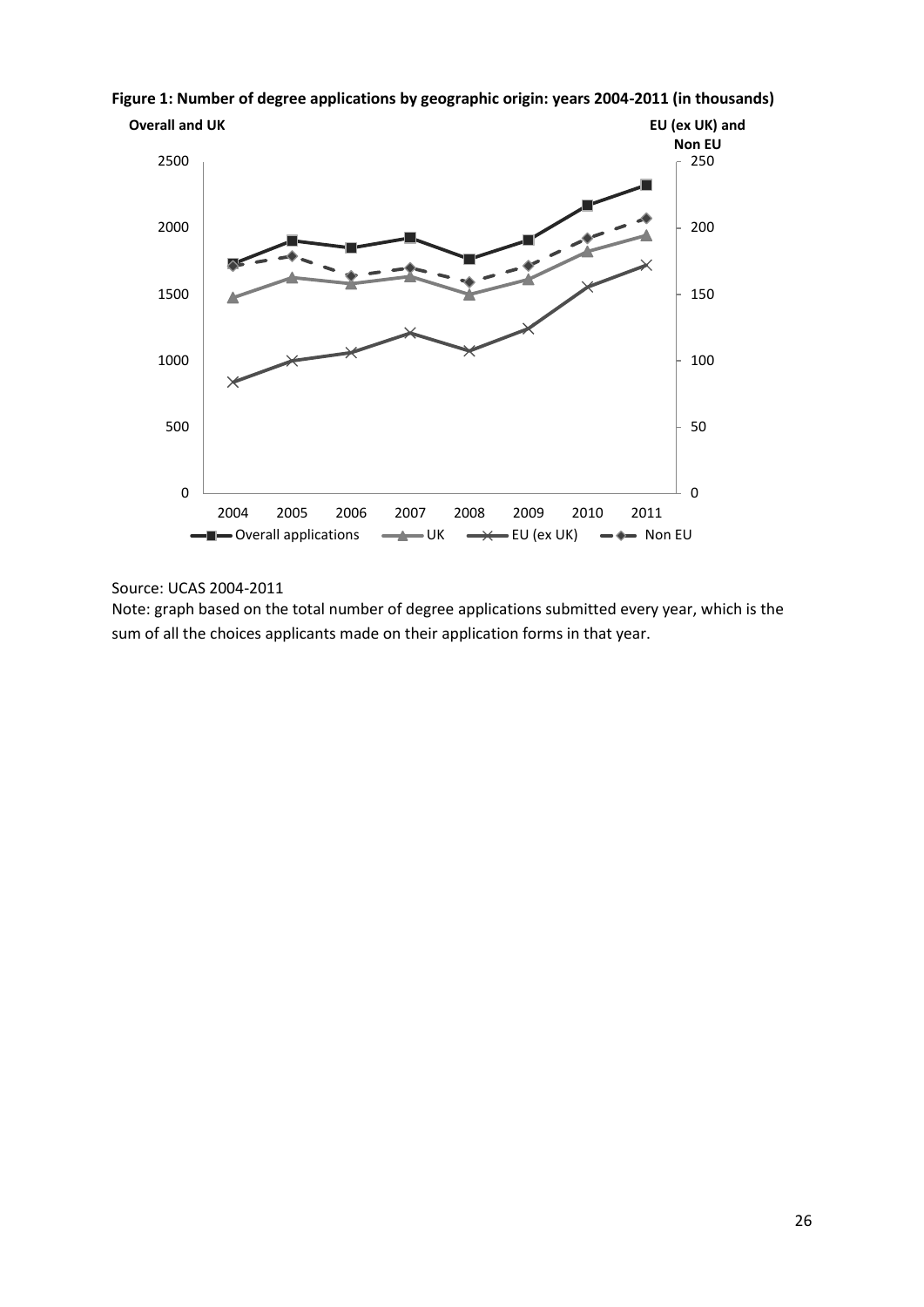

**Figure 2: Variation in Guardian ranking score over time (per faculty/institution-subject group)** 

Source: The Guardian University Guides 2004 – 2011

Note: Lowess fit is a non-parametric fit of the data using locally weighted linear regressions.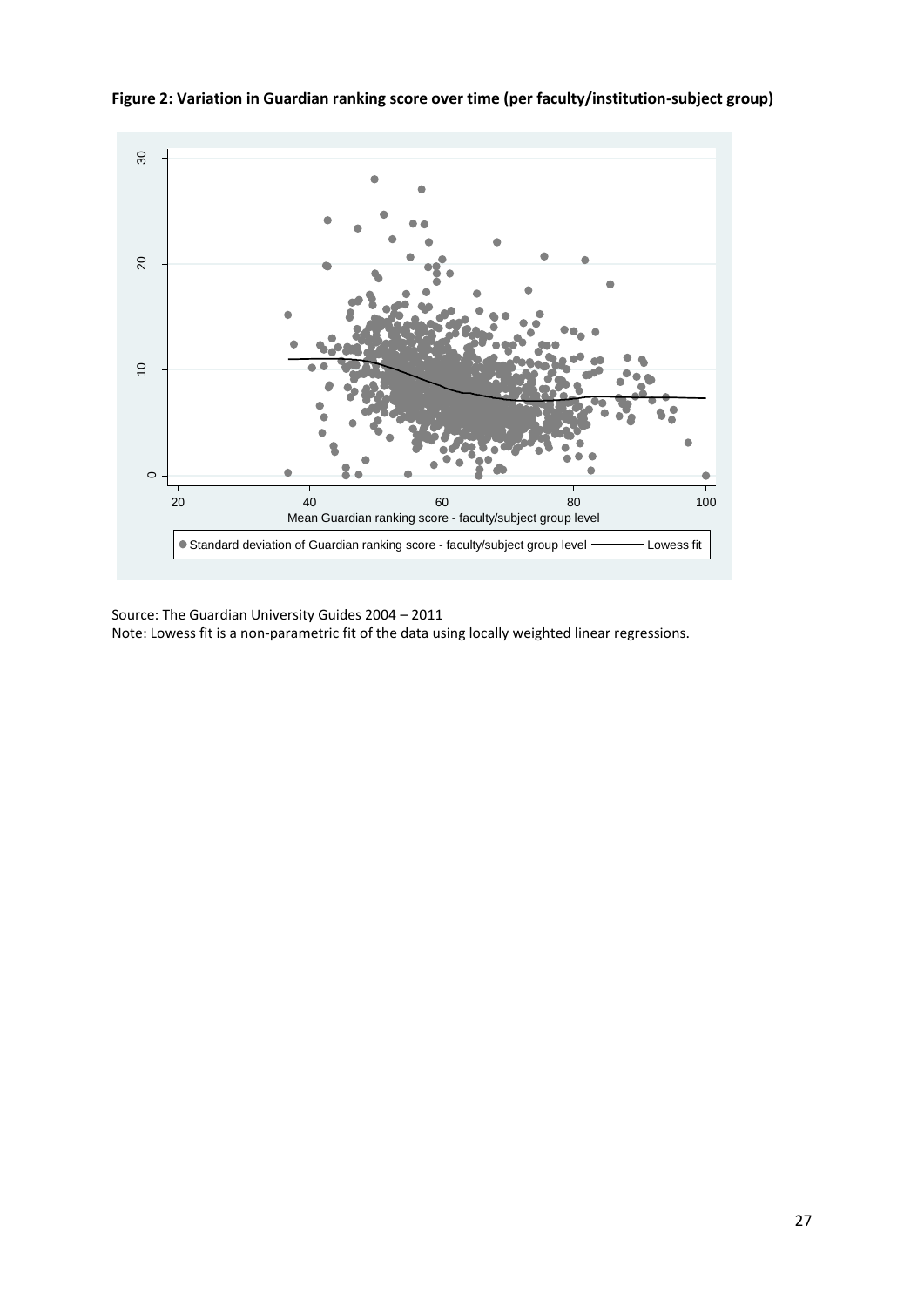### **Figure 3: Effect of a change in the (standardised) Guardian score at different points (deciles) of the score distribution**



Source: The Guardian University Guides and UCAS 2004-2011

Note: Graph based on the regression of log (applications) on (dummies of) each decile of the Guardian ranking score.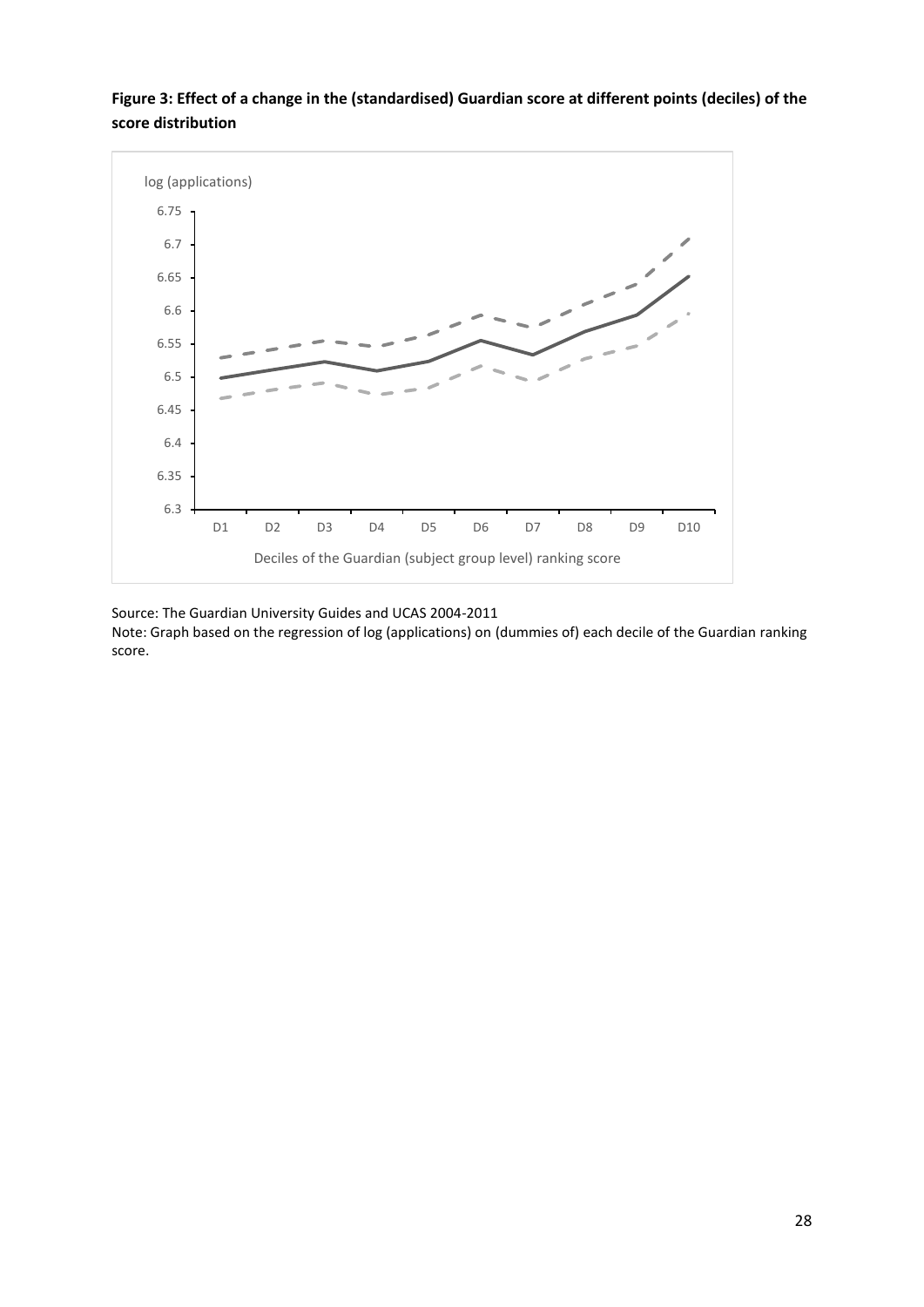# **Appendix**

**A1: Guardian methodologies over the period**

| <b>Weights</b>                     | Year |      |      |      |      |      |      |      |
|------------------------------------|------|------|------|------|------|------|------|------|
| Criteria used                      | 2004 | 2005 | 2006 | 2007 | 2008 | 2009 | 2010 | 2011 |
| (NSS) Course satisfaction          |      |      |      |      |      |      |      | 5%   |
| (NSS)Teaching quality              |      |      |      |      | 10%  | 10%  | 10%  | 10%  |
| (NSS)Feedback                      |      |      |      |      | 5%   | 5%   | 5%   | 10%  |
| <b>Staff score</b>                 |      |      | 15%  | 15%  |      |      |      |      |
| <b>Teaching Quality Assessment</b> | 40%  | 22%  |      |      |      |      |      |      |
| Spend per student                  | 10%  | 15%  | 10%  | 10%  | 17%  | 17%  | 17%  | 15%  |
| <b>Student Staff ratiol</b>        | 10%  | 15%  | 20%  | 20%  | 17%  | 17%  | 17%  | 15%  |
| Job prospects                      | 15%  | 15%  | 17%  | 17%  | 17%  | 17%  | 17%  | 15%  |
| Value added                        | 15%  | 10%  | 10%  | 10%  | 17%  | 17%  | 17%  | 15%  |
| <b>Entry tariff</b>                | 10%  | 15%  | 20%  | 20%  | 17%  | 17%  | 17%  | 15%  |
| <b>Inclusiveness</b>               |      | 8%   | 8%   | 8%   |      |      |      |      |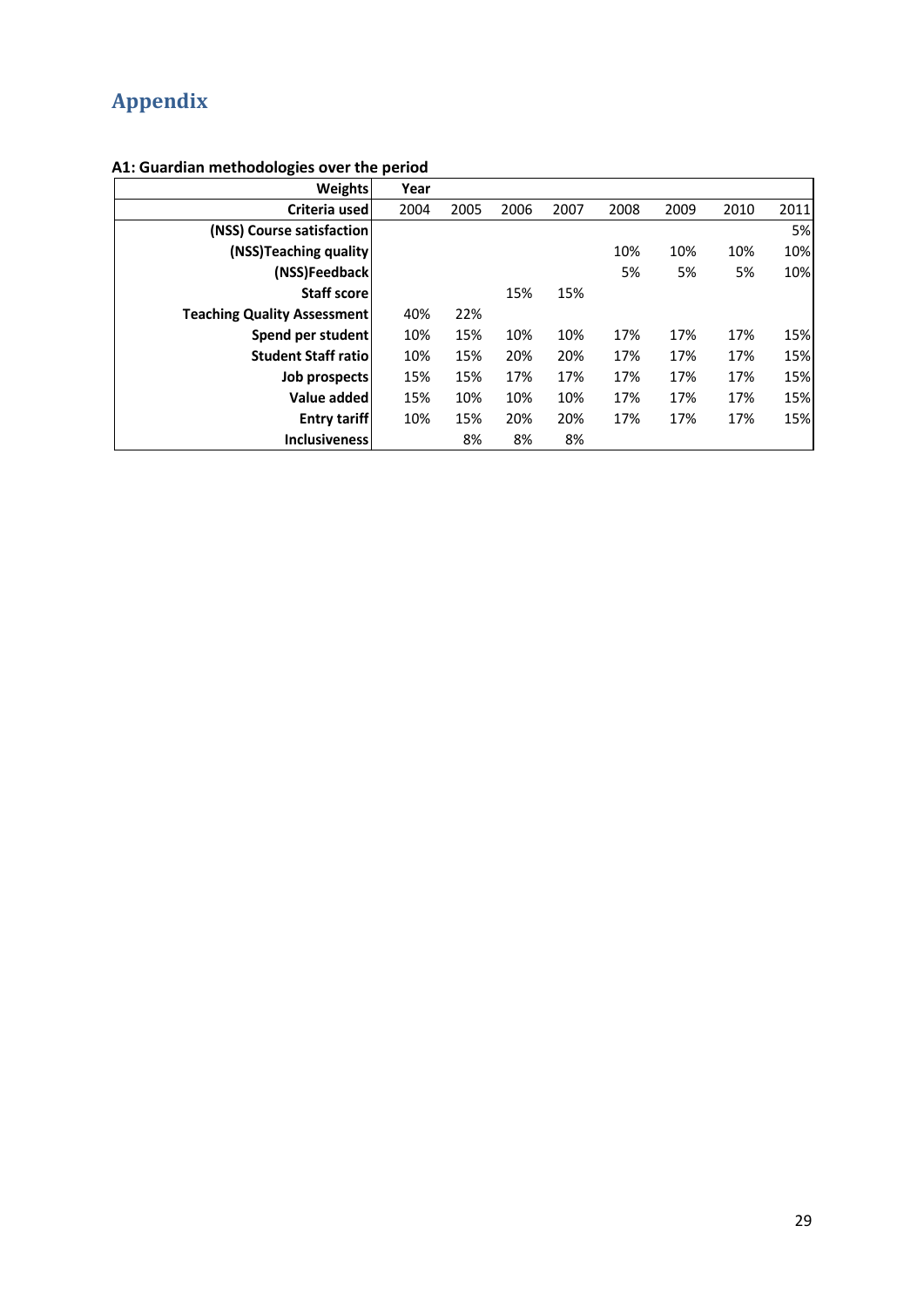|                                             |      |      |      |      |      |      |      |      | <b>Total number</b> | Average      |
|---------------------------------------------|------|------|------|------|------|------|------|------|---------------------|--------------|
|                                             |      |      |      |      |      |      |      |      | of institutions     | number of    |
| Subject \Year                               | 2004 | 2005 | 2006 | 2007 | 2008 | 2009 | 2010 | 2011 |                     | institutions |
| Group A Medicine & Dentistry                | 23   | 25   | 25   | 27   | 30   | 30   | 30   | 30   | 32                  | 28           |
| Group B Subjects allied to Medicine         | 87   | 88   | 94   | 91   | 85   | 81   | 84   | 87   | 106                 | 87           |
| <b>Group C Biological Sciences</b>          | 110  | 112  | 113  | 114  | 112  | 110  | 110  | 111  | 119                 | 112          |
| Group D Vet Sci, Ag & related               | 24   | 29   | 30   | 24   | 18   | 16   | 19   | 19   | 37                  | 22           |
| <b>Group F Physical Sciences</b>            | 92   | 90   | 93   | 89   | 81   | 79   | 79   | 78   | 102                 | 85           |
| Group G Mathematical & Comp Sci             | 110  | 109  | 112  | 109  | 108  | 101  | 101  | 105  | 117                 | 107          |
| <b>Group H Engineering</b>                  | 89   | 86   | 88   | 81   | 81   | 77   | 79   | 77   | 95                  | 82           |
| Group J Technologies                        | 14   | 14   | 14   | 15   | 10   | 10   | 11   | 12   | 23                  | 13           |
| Group K Architecture, Build & Plan          | 60   | 57   | 59   | 57   | 54   | 48   | 54   | 53   | 66                  | 55           |
| <b>Group L Social Studies</b>               | 107  | 112  | 112  | 111  | 109  | 102  | 108  | 107  | 120                 | 109          |
| Group M Law                                 | 83   | 86   | 89   | 89   | 85   | 85   | 89   | 90   | 96                  | 87           |
| Group N Business & Admin studies            | 110  | 112  | 115  | 116  | 111  | 108  | 110  | 110  | 123                 | 112          |
| <b>Group P Mass Comms and Documentation</b> | 60   | 66   | 77   | 77   | 73   | 70   | 73   | 73   | 91                  | 71           |
| Group Q Languages & Linguistics             | 101  | 105  | 106  | 108  | 105  | 98   | 102  | 104  | 114                 | 104          |
| Group V Hist & Philosophical studies        | 86   | 96   | 97   | 98   | 93   | 88   | 91   | 93   | 104                 | 93           |
| Group W Creative Arts & Design              | 111  | 115  | 123  | 118  | 115  | 111  | 113  | 113  | 132                 | 115          |
| <b>Group X Education</b>                    | 67   | 66   | 69   | 68   | 64   | 61   | 62   | 62   | 78                  | 65           |

#### **A2- Number of institutions for each subject group over the period**